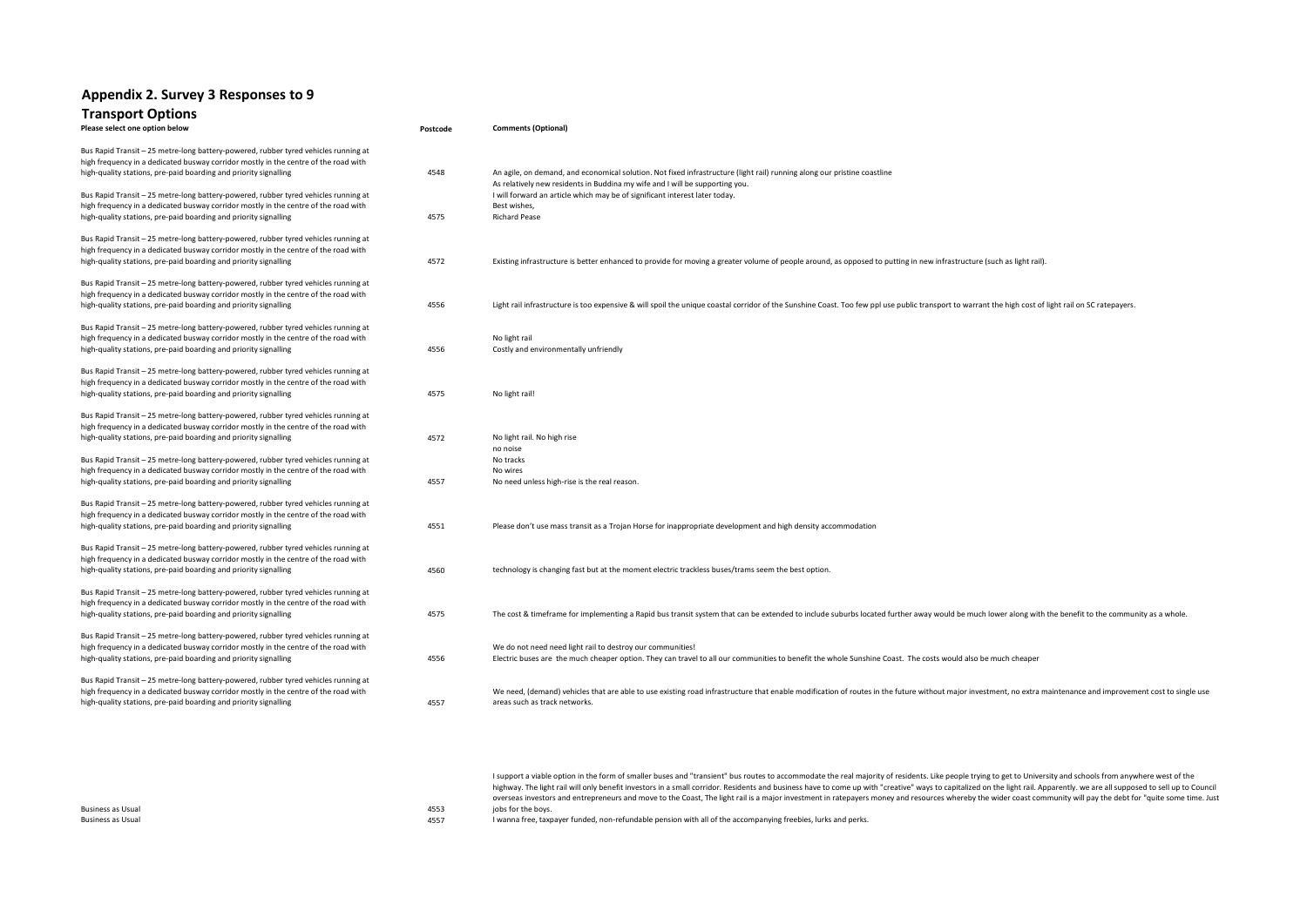- 
- Business as Usual and the restrict beach access for locals and to reduce the rail line to Brisbane to reduce travel time and have buses from the stations to the coast. This would benefit more people and not restrict beach

Business as Usual and the Usual 4575 All and the Usual 4575 No change PLEASE we do not want to be like The Gold Coast<br>As a state of the Business as Usual 4575 All and the Usual 4575 No High Rise on our Coast. As far as we Business as Usual and the compared as the compared of the ASTS As far as we are concerned light rail will alter the character of our Coast .<br>ASST And light rail !

Business as Usual 4557 No light rail 1 and 2008 No light rail 1 and 2008 No light rail 1 and 2008 No light rail 1 and 2008 No light rail 1 and 2008 No light rail 1 and 2008 No light rail 1 and 2008 No light rail 1 and 2008

I'm NOT in favour of High Density Living. But am in favour of Light Rail Transport.

Stage 1: Sunshine University to Sunshine Coast Airport. (Via Mountain Creek / Mooloolaba / Alexandra Headland / Maroochydore / Pacific Paradise / Coolum. (Sunshine Coast Airport).

Stage 1A: Sunshine Coast University - Sunshine Coast University Hospital.

Stage 2: Sunshine Coast University Hospital - Caloundra / Kings Beach.

Light Rail Maintenance Depot to be constructed with Sunshine Coast Airport Precinct.

Unfortunately, your survey ONLY allows (1) choice although it includes other ideal choices for Commuter Satisfaction and Improvements overall. My suggestions have been put forward several times on Social Media & in general conversations. It would remove large amounts of Traffic Congestion, reduce Motorist frustrations, reduce Traffic accidents etc. Light Rail would improve business in many area's as well bring in improvements to employment & local industry that would be during construction phrase of the Light Rail Stages. I have studied & researched many styles of Light Rail & Heavy Rail Rolling Stock & area's of Rail Infrastructure that would be applicable to the Sunshine Coast.

Light Rail Transit - 45 metre long modern rail vehicles running at high frequency on a dedicated trackway mostly in the centre of the road with high-quality stations, prepaid boarding and priority signalling and the state of the state of the state of the 4560 paid boarding 4560

Light Rail Transit - 45 metre long modern rail vehicles running at high frequency on a dedicated trackway mostly in the centre of the road with high-quality stations, pre-

4555 It works well on the Gold Coast, so why not here.

|                                                            |      | 1) The Sunshine Coast does not have the population now or in the future to support a mass transit system.                                                                                                                                                                                      |
|------------------------------------------------------------|------|------------------------------------------------------------------------------------------------------------------------------------------------------------------------------------------------------------------------------------------------------------------------------------------------|
|                                                            |      | 2) It does not have the population funding base to support the resumptions required, construction of infrastructure, purchase of vehicles, or the ongoing running costs and maintenance.                                                                                                       |
|                                                            |      | 3) It appears that the current bus system is under used and requires review and an update.                                                                                                                                                                                                     |
|                                                            |      | 4) Current information available indicates that there is no funding support from both state and federal governments for light rail but as there is a heavy rail corridor available support may be forthcoming for this.                                                                        |
|                                                            |      | 5) The current development and partial building of sports complexes by the council indicates that it presents these developments to both levels of government as a fait accompli and appears to paint these entities<br>into a corner for funding using the proposed Olympic games as a given. |
|                                                            |      | 6) Therease in population density will create an environment not conducive to a life style that present or incoming residents' desire.                                                                                                                                                         |
|                                                            |      | 7) The option and discussion of "heavy rail" between Maroochydore and Brisbane is ignored by the council and present state government. Why?                                                                                                                                                    |
|                                                            |      | 8) A reliable heavy rail will obviate or reduce the use of cars commuting to Brisbane.                                                                                                                                                                                                         |
|                                                            |      | 9) The current highway between the Coast and Brisbane is completely inadequate with congestion a daily occurrence.                                                                                                                                                                             |
|                                                            |      | 10) The present increase in dwellings at south Caloundra to Roys Road is already adding to the highway congestion.                                                                                                                                                                             |
|                                                            |      | 11) The wishes of the rate payer appear to be ignored and should have priority over developers whose sole interest is financial gain.                                                                                                                                                          |
|                                                            |      | 12) Surveys must be conducted within the region i.e. ratepayers and permanent residents. Students (who do not pay rates) should not be included in any survey. This also applies to holiday makers from intra,                                                                                 |
|                                                            |      | interstate as well as overseas' tourists.                                                                                                                                                                                                                                                      |
|                                                            |      | 13) The SCC has already expended millions of dollars in preparation for this mass transit option without first having a real discussion with the ratepayers.                                                                                                                                   |
|                                                            |      | 14) Council surveys in the past are biased toward the preferred Council outcome.                                                                                                                                                                                                               |
| None of the above (Please provide why in the comments box) | 4572 | 15)A spacious green environment as opposed to dense concrete congestion is more conducive to the physical and mental wellbeing of residents and holiday makers alike.                                                                                                                          |
|                                                            |      | A heavy/rail and bus combination in my view would be far more practical solution for the coast, cost affective with the already available land set aside, the rail combined with buses would be accessible to far more                                                                         |
|                                                            |      | destinations stops across the entire region, one benefit of that would be the spread of the consumer dollar reaching more businesses rather than the coastal strip alone. A more flexible bus network would provide                                                                            |
|                                                            |      | practicability in terms of night life in the region for entertainment/shopping and employment. Buses can operate 24/7 with little to no noise impact.                                                                                                                                          |
|                                                            |      | The Sunshine Coast has a multi-faceted work force requiring a flexible reliable transport system, what's on offer above is more "gimmick" then solution that will have a lasting financial burden on the rate payer,                                                                           |
| None of the above (Please provide why in the comments box) | 4519 | whilst robbing the Sunshine Coast of the natural aesthetics permanently.                                                                                                                                                                                                                       |
| None of the above (Please provide why in the comments box) | 4557 | Anything that any governmental (public service), taxpayer funded, does has been inept, incompetent, inefficient and grossly wasteful.                                                                                                                                                          |
| None of the above (Please provide why in the comments box) | 4575 | Cameos and dedicated electric buses                                                                                                                                                                                                                                                            |
| None of the above (Please provide why in the comments box) | 4556 | Fix the very congested roads, upgrade bus service with electric buses or at least less noisy ones. Make some routes free to encourage usage.                                                                                                                                                   |
|                                                            |      | Focus on other bleeding infrastructure and issues that are suffering due to the significant relocation from Victorians and NSW since covid. Definitely don't want light rail - it's failed on Gold Coast and their                                                                             |
| None of the above (Please provide why in the comments box) | 4575 | population is higher.                                                                                                                                                                                                                                                                          |
| None of the above (Please provide why in the comments box) | 4557 | Heavy rail connecting the Sunshine Coast (Maroochydore, Mooloolaba, Caloundra) to Brisbane                                                                                                                                                                                                     |
|                                                            |      |                                                                                                                                                                                                                                                                                                |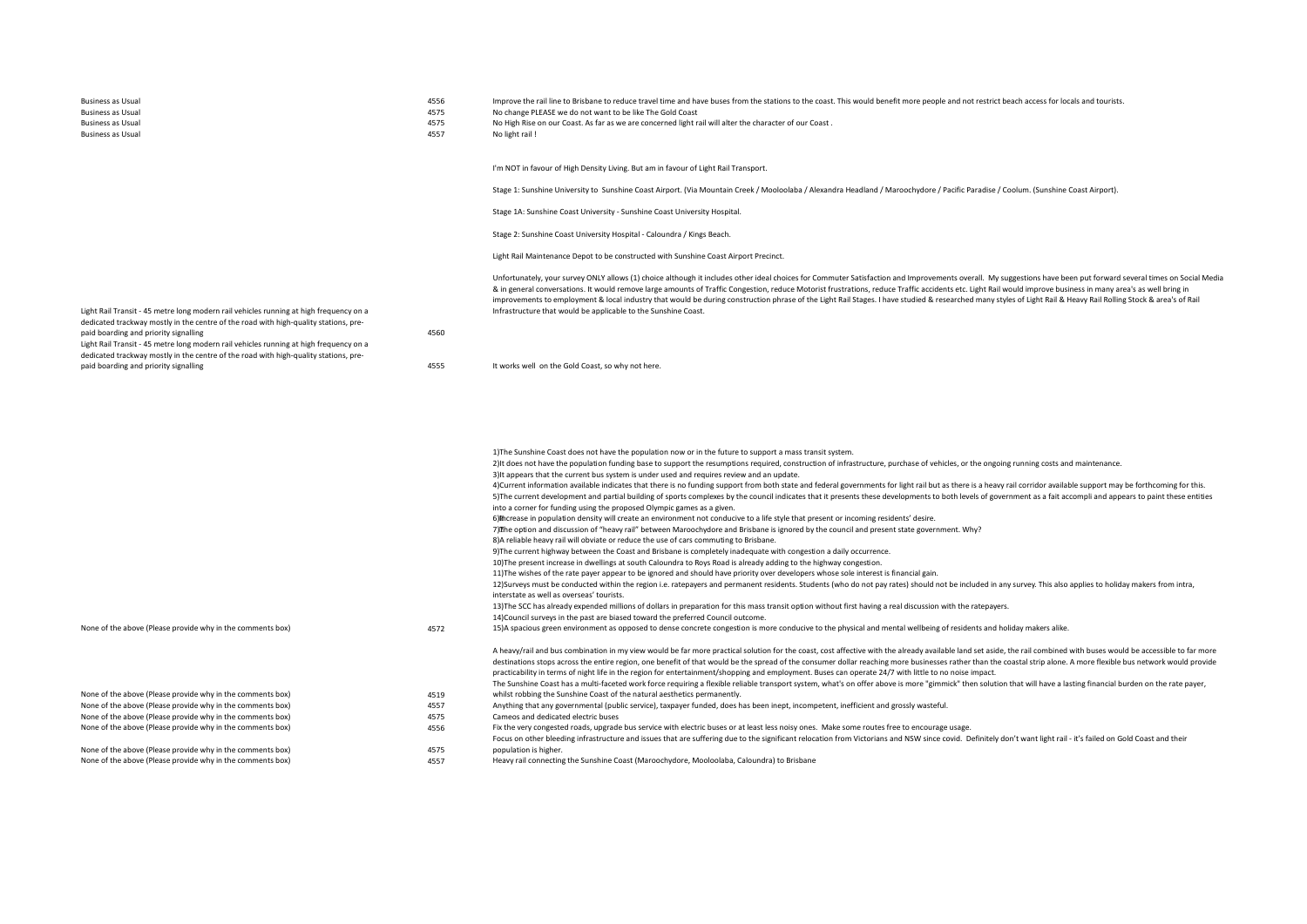|                                                            |      | THEM IT TUNISTIC THIS DEPT. OF THOM.<br>"The train arriving at Maroochydore station on platform 2 is the express service to Brisbane. First stop Mooloolaba, then Kawana, Caloundra, Caloundra South, Beerwah then all stations to Caboolture."                                                                                                                                                                                         |
|------------------------------------------------------------|------|-----------------------------------------------------------------------------------------------------------------------------------------------------------------------------------------------------------------------------------------------------------------------------------------------------------------------------------------------------------------------------------------------------------------------------------------|
|                                                            |      | It's a phrase that I hope to hear in my lifetime, but I'm afraid will not happen, due to inept successive governments, failing to deliver on countless proposals, studies and announcements about a Sunshine Coast Rail                                                                                                                                                                                                                 |
|                                                            |      | network since the mid-1990s.<br>The original Caboolture to Maroochydore Corridor Study (CAMCOS) was a proposal in 1999 for a passenger train service for the Sunshine Coast which would also provide travellers with a fast link to Brisbane. It                                                                                                                                                                                        |
|                                                            |      | included an upgrade of the North Coast rail line from Caboolture to Landsborough and a new line from Beerwah to Maroochydore. Over 25 years later we are still talking about it without a single sleeper being layed<br>towards Caloundra and Maroochydore.                                                                                                                                                                             |
|                                                            |      | In 2005 a \$480 million project was announced by the Queensland Government, to boost northern rail services and provide the vital first link in the CAMCOS high speed service to the Sunshine Coast. It was launched                                                                                                                                                                                                                    |
|                                                            |      | by Transport and Main Roads Minister, Paul Lucas. He said the project would give the green light to the Beattie Government's commitment of a high speed rail service between Brisbane, Caloundra and<br>Maroochydore. He also said, "We will establish the line from Beerwah to Caloundra by 2015, and up the coast to Maroochydore by 2020, bringing rail to the Sunshine Coast."                                                      |
|                                                            |      | Light Rail needs higher-density development along the transport corridor to be sustainable. No people, no passengers. Simple mathematics. If light rail goes ahead, of course there will be high rise developments                                                                                                                                                                                                                      |
|                                                            |      | around it. This is not what we need on the Coast and it is not what the community wants. With the disruption to residents and business, Light Rail will cost too much and severely impact on our way of life for little<br>henefit.                                                                                                                                                                                                     |
|                                                            |      | What we do need is heavy rail connecting us to Brisbane, with train stations at Maroochydore, Kawana, Caloundra and Caloundra Sth. then onto Brisbane. The CAMCOS corridor exists, and studies been done which                                                                                                                                                                                                                          |
|                                                            |      | suggest this is the best way forward. CAMCOS has been talked about by successive governments for decades and little has been done. Now is the time to get it done and do it properly!                                                                                                                                                                                                                                                   |
|                                                            |      | Light rail is an absolute waste of money. Look at the proposed routes, the cost will be billions and interrupt the lifestyle for many residents and businesses on the coast, for many years. We simply cannot afford such<br>a proposal. Our local council, state or federal government, just don't have the money. It's pie in the sky stuff, to appease developers, architects and urban planners.                                    |
|                                                            |      | Bring back CAMCOS and the heavy rail option. It's cheaper and more convenient for commuters & tourists to/from Brisbane.                                                                                                                                                                                                                                                                                                                |
|                                                            |      | Heavy Rail is a real solution to ease Bruce Highway traffic also. Light rail may be ok for the Gold Coast and Sydney where there are greater population numbers in high rise developments, but not the Sunshine Coast.                                                                                                                                                                                                                  |
|                                                            |      | The extensive studies for CAMCOS, going back 20 years, have proven that heavy rail is a cheaper and more effective option. The corridors are already built for it, and no one wants a tram running down the<br>esplanade ruining our view.                                                                                                                                                                                              |
|                                                            |      | Here's another option. Extend the North Coast Rail Network and connect heavy rail from Landsborough, Caloundra South, Caloundra, Kawana, Maroochydore, and back out to Woombye. With the new                                                                                                                                                                                                                                            |
|                                                            |      | Maroochydore CBD, the perfect time is now to develop a Maroochydore train station. Then increase train services between Gympie and Caboolture for real change.                                                                                                                                                                                                                                                                          |
|                                                            |      | Plan for the future, not just help tourists get around while they are here in pretty trams. We already have a bus network that works fine. Light rail is basically reinventing the wheel, trying to replace bus services                                                                                                                                                                                                                |
|                                                            |      | which are already in place.                                                                                                                                                                                                                                                                                                                                                                                                             |
|                                                            |      | The fact that Heavy Rail is not one of five key mass transit options in the Sunshine Council's Mass Transit Options Analysis Paper shows the bias. The "have your say" feedback on Council's website is skewed towards<br>a solution which the community does not want. It focuses on the proposed light rail route, and asks you to comment about that route only.                                                                     |
| None of the above (Please provide why in the comments box) | 4556 | Higher-density development along the transport corridor is the only way light rail can be sustainable. But, Light Rail & higher-density development is not what the community wants. Heavy rail is the best option."                                                                                                                                                                                                                    |
| None of the above (Please provide why in the comments box) | 4575 | Heavy rail through corridor as proposed by Andrew Wallace                                                                                                                                                                                                                                                                                                                                                                               |
|                                                            |      | I am in favour or a heavy rail link that connects the sunshine coast to Brisbane. It will reduce traffic on the bruce highway, make it quicker to get to Brisbane and safer. In addition a fast rail link to brisbane will                                                                                                                                                                                                              |
|                                                            |      | increase job opportunities and will replicate the people who live in on the central and southern coasts of NSW who can work in the Sydney CBD but live on the coasts.                                                                                                                                                                                                                                                                   |
|                                                            |      | I am definately against any light rail on the sunshine coast as it would be a complete waste of money and not directed to where the public transport is needed. Foe example there is no direct bus route from my                                                                                                                                                                                                                        |
|                                                            |      | home town palmwoods to maroochydore. In order to get to Maroochydore for work during peak travel times it involves walking 5.5kms to woombye school and then catching a 610 bus to maroochydore. Making all<br>connections it takes 2.5 hours to travel what takes 15 Minutes by car. I am surrounded by dirt roads and single lane bridges public transport and transport in general away from the coastal strip is absolutely shit. I |
|                                                            |      | would say its near impossible using public transport to get to the Airport, University for my kids or the new SCU hospital. The light rail idea is one of the dumbest idea's i have ever heard of and clearly the dream of                                                                                                                                                                                                              |
| None of the above (Please provide why in the comments box) | 4555 | people who do not use public transport                                                                                                                                                                                                                                                                                                                                                                                                  |
|                                                            |      |                                                                                                                                                                                                                                                                                                                                                                                                                                         |
|                                                            |      | I believe that "Mass Transit" is simply a mask to disguise an intent to facilitate unacceptable property development along the coastal strip, where it has most value to developers and not the population. Any<br>discussion regarding mass transit options should therefore be closely linked to anticipated Planning Scheme revisions and population growth patterns - and not just along this limited strip.                        |
|                                                            |      | I also believe that the options raised are heavily bound by "traditional" or aged technology ideas, that whilst allowing for new technologies in motive power to transport, largely ignore the enormous benefits that                                                                                                                                                                                                                   |
|                                                            |      | can be extracted from using data, real-time optimisation of networks, and advanced communications and robotics technologies. This is disappointing given that the SCC holds itself to be a technology leader. It also                                                                                                                                                                                                                   |
|                                                            |      | makes little sense to me to install high cost, non-scalable, fixed infrastructure in an area that is likely to be most vulnerable to changes in climate and sea level rise.                                                                                                                                                                                                                                                             |
|                                                            |      | It would seem more sensible to use heavy rail on CAMCOS from Beerwah to Maroochydore as the spine of the system, and develop hubs off the stations on the CAMCOS spine. Feeder bus services using wi-fi and<br>GPS connected smaller electric/hydro buses could be developed off these hubs. This network of smaller environmentally-friendly "smart" buses can be developed IMMEDIATELY off the proposed station locations,            |
| None of the above (Please provide why in the comments box) | 4557 | and so seamlessly incorporate into CAMCOS when this comes on line.                                                                                                                                                                                                                                                                                                                                                                      |
|                                                            |      | I do not like the 9 options being put forward by Council as they do not benefit the whole region only the 13km strip. I would prefer to see the CAMCOS rail line duplicated to ease congestion from Brisbane to the                                                                                                                                                                                                                     |
| None of the above (Please provide why in the comments box) | 4557 | Sunshine Coast.                                                                                                                                                                                                                                                                                                                                                                                                                         |
| None of the above (Please provide why in the comments box) | 4556 | I do not understand the consequences of each selection if it means getting rid of car parking along the for shore I find it is not a solution at all as that makes it impossible for old people to get to the beach as well as<br>large families with young children                                                                                                                                                                    |
|                                                            |      | I don't think any of the above will solve the transport problem.                                                                                                                                                                                                                                                                                                                                                                        |
|                                                            |      | We need train transport of some sort east -west then efficient bus from various stops to concentrate and cater on development in those areas NOT along our beaches and coastline where medium and high density                                                                                                                                                                                                                          |
|                                                            |      | development could naturally occur.                                                                                                                                                                                                                                                                                                                                                                                                      |
| None of the above (Please provide why in the comments box) | 4556 | We have something special and unique here on Sunshine Coast and we live here because of that. Population is growing but we can't risk ruining what made us unique and specialwe have to think long and hard                                                                                                                                                                                                                             |
| None of the above (Please provide why in the comments box) | 4458 | about the best way forward to deal with population but keep our lifestyle that we love.<br>I live in the country and don't have access to public transport                                                                                                                                                                                                                                                                              |
| None of the above (Please provide why in the comments box) | 4556 | I support heavy rail option CAMCOS                                                                                                                                                                                                                                                                                                                                                                                                      |
| None of the above (Please provide why in the comments box) | 4557 | I support the a joint initiative between council and state and federal governments to build a high speed train from Brisbane to Caloundra and Maroochydore on the already purchased corridor.                                                                                                                                                                                                                                           |
|                                                            |      | I was against this. However - On review of the light rail in Sydney.                                                                                                                                                                                                                                                                                                                                                                    |
| None of the above (Please provide why in the comments box) | 4558 | I have changed my mind and Totally support the light Rail. Light rail has made Sydney a much better city. We definitely need something like this to help ease the congestion woes we are suffering.                                                                                                                                                                                                                                     |
|                                                            | 4575 |                                                                                                                                                                                                                                                                                                                                                                                                                                         |
| None of the above (Please provide why in the comments box) |      | I would prefer the heavy rail option along the already allocated CAMCOS corridor with appropriate and dedicated bus services to and from the railway stations and provision of park and ride facilities.                                                                                                                                                                                                                                |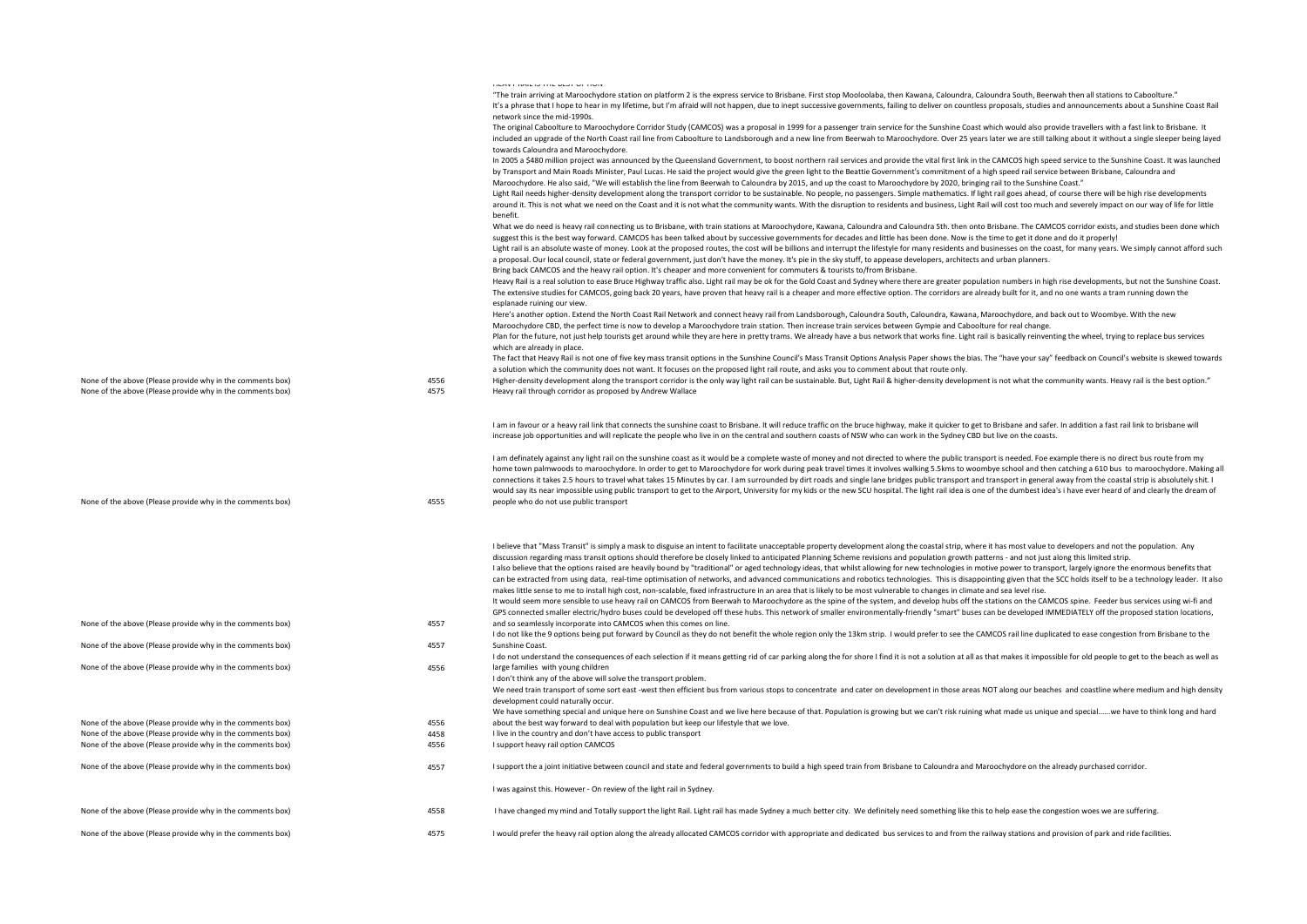| None of the above (Please provide why in the comments box) | 4575 | It is obvious that the best option is a fast/heavy rail from Brisbane to Maroochydore (Camcos) with a modern, efficient, flexible, green, bus system connecting ALL the sunshine coast region.                                                                                                                                                                                                                                                                                                                                                                                                                                                                                                                                                                                                                                                                                                                                                                                                                                                                                                                                                                        |
|------------------------------------------------------------|------|-----------------------------------------------------------------------------------------------------------------------------------------------------------------------------------------------------------------------------------------------------------------------------------------------------------------------------------------------------------------------------------------------------------------------------------------------------------------------------------------------------------------------------------------------------------------------------------------------------------------------------------------------------------------------------------------------------------------------------------------------------------------------------------------------------------------------------------------------------------------------------------------------------------------------------------------------------------------------------------------------------------------------------------------------------------------------------------------------------------------------------------------------------------------------|
| None of the above (Please provide why in the comments box) | 4672 | Leave the Sunshine Coast as it is. Use Electric Buses and Hard Rail from Beerwah to Maroochy CBD only to transport people to Brisbane                                                                                                                                                                                                                                                                                                                                                                                                                                                                                                                                                                                                                                                                                                                                                                                                                                                                                                                                                                                                                                 |
|                                                            |      | Mass transit is not the solution as the problem is the proposed high density developments in existing suburban areas.                                                                                                                                                                                                                                                                                                                                                                                                                                                                                                                                                                                                                                                                                                                                                                                                                                                                                                                                                                                                                                                 |
| None of the above (Please provide why in the comments box) | 4575 | Heavy/fast rail connections is better as the land has already been set aside for this project.                                                                                                                                                                                                                                                                                                                                                                                                                                                                                                                                                                                                                                                                                                                                                                                                                                                                                                                                                                                                                                                                        |
| None of the above (Please provide why in the comments box) | 4556 | My fear is that parking availability at the beach will be removed in all of the options and I think that it is imperative that we are all able to access the beach by car.                                                                                                                                                                                                                                                                                                                                                                                                                                                                                                                                                                                                                                                                                                                                                                                                                                                                                                                                                                                            |
|                                                            |      | My preferred solution is to utilize the existing CAMCOS corridor that was earmarked for this type of transport option years ago. The land is available as the State Government acquired most of this 10 or more years                                                                                                                                                                                                                                                                                                                                                                                                                                                                                                                                                                                                                                                                                                                                                                                                                                                                                                                                                 |
|                                                            |      | ago. This provided for a light rail option from Beerwah to Maroochydore and should continue up to the Airport and it goes past populated areas that are still growing a little way from the Coast and past the new                                                                                                                                                                                                                                                                                                                                                                                                                                                                                                                                                                                                                                                                                                                                                                                                                                                                                                                                                    |
|                                                            | 4556 | SCUH.                                                                                                                                                                                                                                                                                                                                                                                                                                                                                                                                                                                                                                                                                                                                                                                                                                                                                                                                                                                                                                                                                                                                                                 |
| None of the above (Please provide why in the comments box) | 4221 |                                                                                                                                                                                                                                                                                                                                                                                                                                                                                                                                                                                                                                                                                                                                                                                                                                                                                                                                                                                                                                                                                                                                                                       |
| None of the above (Please provide why in the comments box) |      | Never ever let the Trams come to the coastline of your coastal communities                                                                                                                                                                                                                                                                                                                                                                                                                                                                                                                                                                                                                                                                                                                                                                                                                                                                                                                                                                                                                                                                                            |
| None of the above (Please provide why in the comments box) | 4551 | No decision should be taken on mass transit options until the 2016 decision to increase "infill" and decrease "greenfield" populations is reversed.                                                                                                                                                                                                                                                                                                                                                                                                                                                                                                                                                                                                                                                                                                                                                                                                                                                                                                                                                                                                                   |
| None of the above (Please provide why in the comments box) | 4575 | Not suitable for this area not needed will impact so many people's lives in a negative way turning my neighborhood into a mass transit /highrise corridore is against our lifestyle                                                                                                                                                                                                                                                                                                                                                                                                                                                                                                                                                                                                                                                                                                                                                                                                                                                                                                                                                                                   |
|                                                            |      | Other than a school bus; I've never seen a near full bus on the Sunshine Coast in 26 years of living here. As an international pilot for 32 years I've used mass rapid transit and conventional bus and rail services                                                                                                                                                                                                                                                                                                                                                                                                                                                                                                                                                                                                                                                                                                                                                                                                                                                                                                                                                 |
|                                                            |      | around the world but only in high density high populace areas . I prefer a rate payer subsidised bus system to encourage greater use in concert with greater frequency to several hubs. These have been identified as                                                                                                                                                                                                                                                                                                                                                                                                                                                                                                                                                                                                                                                                                                                                                                                                                                                                                                                                                 |
|                                                            |      | Caloundra katana and Maroochydore . At present, to travel by bus with a connection and no prepaid can cost an amount equivalent to an Uber ride. There is little incentive to use public transport. A subsidised bus                                                                                                                                                                                                                                                                                                                                                                                                                                                                                                                                                                                                                                                                                                                                                                                                                                                                                                                                                  |
|                                                            |      | service for flat rate 2 dollar fares, for example, would encourage greater public use. I own three properties on the Sunshine Coast and would welcome a transport levy on those properties to achieve greater bus                                                                                                                                                                                                                                                                                                                                                                                                                                                                                                                                                                                                                                                                                                                                                                                                                                                                                                                                                     |
| None of the above (Please provide why in the comments box) | 4556 | services. There is no need to change the roads and bus shelters, only an increase in buses and service routes offered.                                                                                                                                                                                                                                                                                                                                                                                                                                                                                                                                                                                                                                                                                                                                                                                                                                                                                                                                                                                                                                                |
| None of the above (Please provide why in the comments box) | 4575 | Population density at present cannot cope. Traffic queues. Peak hour delays in suburban residential dwellings. Widening roads on coastal strip encourages more traffic. Increased high rise increases traffic.                                                                                                                                                                                                                                                                                                                                                                                                                                                                                                                                                                                                                                                                                                                                                                                                                                                                                                                                                        |
| None of the above (Please provide why in the comments box) | 4558 | Small electric/hydro/solar buses, east west. Future adaptable - oncall/uber potential.                                                                                                                                                                                                                                                                                                                                                                                                                                                                                                                                                                                                                                                                                                                                                                                                                                                                                                                                                                                                                                                                                |
|                                                            |      |                                                                                                                                                                                                                                                                                                                                                                                                                                                                                                                                                                                                                                                                                                                                                                                                                                                                                                                                                                                                                                                                                                                                                                       |
| None of the above (Please provide why in the comments box) | 4572 | Small free electric buses which run more frequently would be all that is required. We oppose high density living, why would you spoil such a beautiful area.?                                                                                                                                                                                                                                                                                                                                                                                                                                                                                                                                                                                                                                                                                                                                                                                                                                                                                                                                                                                                         |
|                                                            |      | The above proposals are shocking in the extreme and must be opposed and prevented.                                                                                                                                                                                                                                                                                                                                                                                                                                                                                                                                                                                                                                                                                                                                                                                                                                                                                                                                                                                                                                                                                    |
|                                                            |      | We the residents of the Sunshine Coast do not want to live in the new type of community these leaders and developers are envisaging, congested with people and modes of transport and high rise buildings close to                                                                                                                                                                                                                                                                                                                                                                                                                                                                                                                                                                                                                                                                                                                                                                                                                                                                                                                                                    |
|                                                            |      | the beaches that will in no way accord with our coast life.                                                                                                                                                                                                                                                                                                                                                                                                                                                                                                                                                                                                                                                                                                                                                                                                                                                                                                                                                                                                                                                                                                           |
| None of the above (Please provide why in the comments box) | 4575 | What can we do to stop them?                                                                                                                                                                                                                                                                                                                                                                                                                                                                                                                                                                                                                                                                                                                                                                                                                                                                                                                                                                                                                                                                                                                                          |
| None of the above (Please provide why in the comments box) | 4558 | The Council proposal does not solve the transportation issues of the Sunshine Coast, and reflects a complete misunderstanding and disregard of the Sunshine Coast communities' wishes and expectations. The<br>Council proposals are premised on massive infill along the coastal corridor which is not what the coastal communities, semi-rural communities and rural communities of the Sunshine Coast want, nor does it solve<br>the transportation issues. The absence of long term strategic thinking and planning in sinc with local communities' expectations is astonishing to say the least. The transportation issues can be addressed by a<br>combination of heavy rail through the appropriate corridors connected with efficient community linkage services, and in doing so maintain the integrity od the various communities that comprise the Sunshine<br>Coast. If the Sunshine Coast Council will not listen to it's communities and constituents, then State and Federal governments should step in to ensure they meet the Communities expectations.                                                                                              |
| None of the above (Please provide why in the comments box) | 4556 | The Council proposal does not solve the transportation issues of the Sunshine Coast, and reflects a complete misunderstanding and disregard of the Sunshine Coast communities' wishes and expectations. The<br>Council proposals are premised on massive infill along the coastal corridor which is not what the coastal communities, semi-rural communities and rural communities of the Sunshine Coast want, nor does it solve<br>the transportation issues. The absence of long term strategic thinking and planning in sync with local communities' expectations is astonishing to say the least. The transportation issues can be addressed by a<br>combination of heavy rail through the appropriate corridors connected with efficient community linkage services, and in doing so maintain the integrity of the various communities that comprise the Sunshine Coast.<br>If the Sunshine Coast Council will not listen to it's communities and constituents, then State and Federal governments should step in to ensure they meet the Communities expectations.<br>I implore you to listen to the ratepayers and NOT developers.<br>Kind Regards Ian Pollard |
|                                                            |      | The current transport options are sufficient. Money needs to be spent on heavy or fast rail north and south This will eliminate commuter traffic and alleviate congestion.                                                                                                                                                                                                                                                                                                                                                                                                                                                                                                                                                                                                                                                                                                                                                                                                                                                                                                                                                                                            |
| None of the above (Please provide why in the comments box) | 4575 | The majority of traffic along the NicklinWay is business vehicles - tradies, delivery vehicles and professionals for work appointments. Mass transit will not reduce this traffic.                                                                                                                                                                                                                                                                                                                                                                                                                                                                                                                                                                                                                                                                                                                                                                                                                                                                                                                                                                                    |
| None of the above (Please provide why in the comments box) | 4575 | The options paper states that traffic congestion will not be eased as a result of the \$1.5B investment and only 10% of peoples car journeys will use this mode of transport, 70% being still by private vehicle. In order<br>to achieve the 10% usage planning zones will need to be changed along the Nicklin way to allow high density development. Council should focus on CAMCOS, improving traffic flows, and lobbying the dept of main<br>roads to change its current bus model so that it matches the needs of the current population.                                                                                                                                                                                                                                                                                                                                                                                                                                                                                                                                                                                                                        |
|                                                            |      | The Sunshine Coast does NOT need this transport system. I moved here from the Gold Coast hinterland to get away from the development that was happening there 30 years ago.                                                                                                                                                                                                                                                                                                                                                                                                                                                                                                                                                                                                                                                                                                                                                                                                                                                                                                                                                                                           |
| None of the above (Please provide why in the comments box) | 4555 | Why does the Council think we need to be ruined by a light rail system?<br>Tourists come to our Sunshine Coast as we are different from the Gold Coast - no high rises on the ocean side of the beach. The council has built a car park at Mooloolaba so let that be used instead of the light rail<br>system!<br>Enough is enough- we don't want to be a clone of the Gold Coast.                                                                                                                                                                                                                                                                                                                                                                                                                                                                                                                                                                                                                                                                                                                                                                                    |
|                                                            |      |                                                                                                                                                                                                                                                                                                                                                                                                                                                                                                                                                                                                                                                                                                                                                                                                                                                                                                                                                                                                                                                                                                                                                                       |
|                                                            |      | This MTS is a total waste of rate payers money, people just don't use the buses now, so why waste billions of dollars on something people won't use anyway, BUT, the most sensible thig to do, If Council must do it,                                                                                                                                                                                                                                                                                                                                                                                                                                                                                                                                                                                                                                                                                                                                                                                                                                                                                                                                                 |
|                                                            |      | is, to put in a monorail type system, I.E put it on pylons & put it in the air, that way there's no loss of roadway, no resumption of properties, got to be a far cheaper option, AND, if the council is Hell Bent on putting                                                                                                                                                                                                                                                                                                                                                                                                                                                                                                                                                                                                                                                                                                                                                                                                                                                                                                                                         |
| None of the above (Please provide why in the comments box) | 4575 | in, let some private company do it & run it, then sit back & see how long before they go broke, that way it costs the rate payers nothing & makes the council look totally stupid,                                                                                                                                                                                                                                                                                                                                                                                                                                                                                                                                                                                                                                                                                                                                                                                                                                                                                                                                                                                    |
|                                                            |      | Trains to the hospital and buses to take people where they want to go. I love the coastal route the way it is now! No barrier to the beach please! I support our local small businesses with car parking along the                                                                                                                                                                                                                                                                                                                                                                                                                                                                                                                                                                                                                                                                                                                                                                                                                                                                                                                                                    |
| None of the above (Please provide why in the comments box) | 4558 | coastal route.                                                                                                                                                                                                                                                                                                                                                                                                                                                                                                                                                                                                                                                                                                                                                                                                                                                                                                                                                                                                                                                                                                                                                        |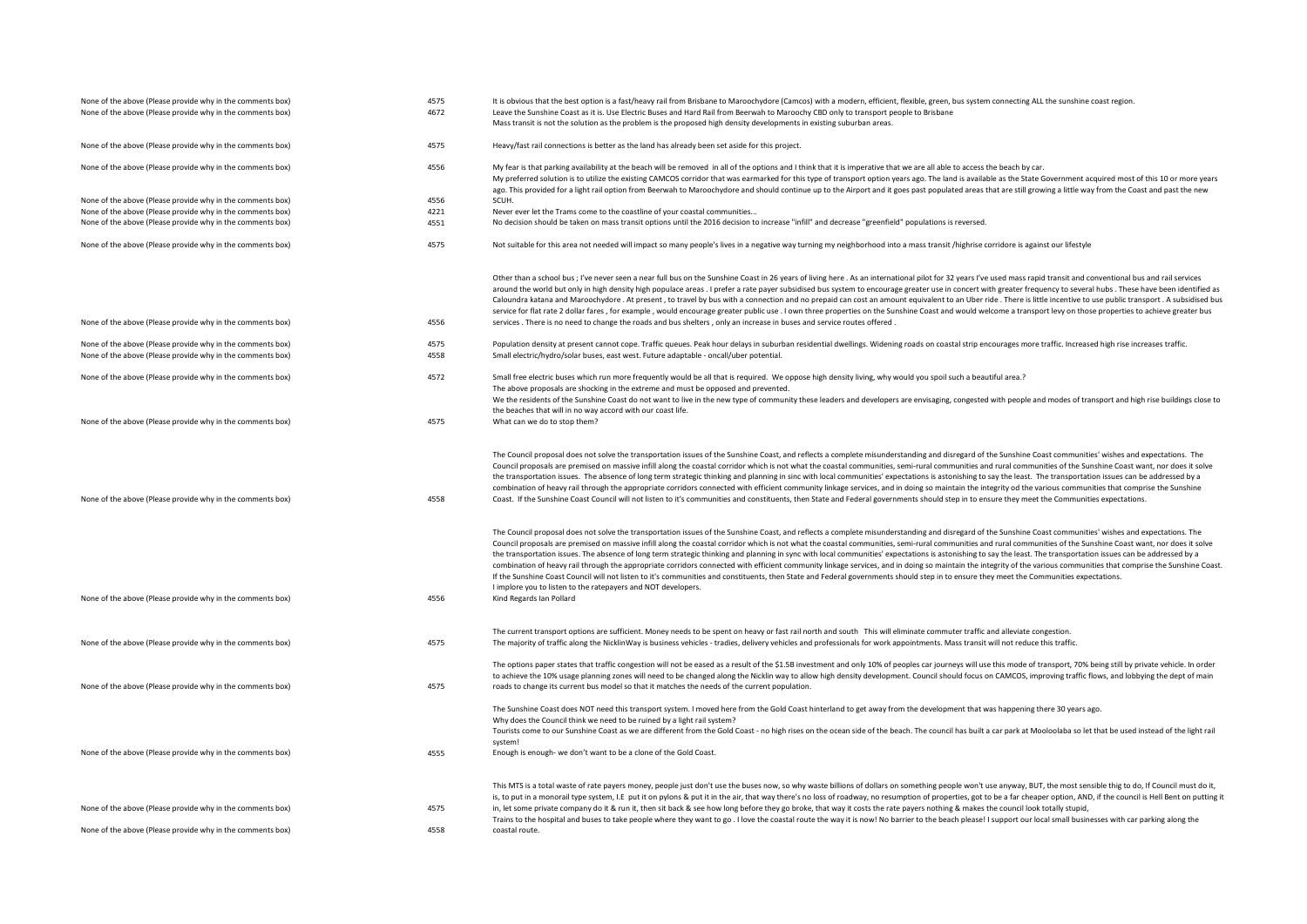|                                                                                                                                                                                                                                                  |      | Upgrade road network over the parrearra. Upgrade road network two lanes along Kawana link road. Connection via industrial estate Warana and Harmony/M1. Camcos between beerwah and Kawana Hospital.                                                                                                                                                                                                                                                                                                                                                                                                                                                    |
|--------------------------------------------------------------------------------------------------------------------------------------------------------------------------------------------------------------------------------------------------|------|--------------------------------------------------------------------------------------------------------------------------------------------------------------------------------------------------------------------------------------------------------------------------------------------------------------------------------------------------------------------------------------------------------------------------------------------------------------------------------------------------------------------------------------------------------------------------------------------------------------------------------------------------------|
| None of the above (Please provide why in the comments box)                                                                                                                                                                                       | 4551 | Smaller more freq electric buses servicing more areas on the Sunshine Coast, prioritising areas without a bus service                                                                                                                                                                                                                                                                                                                                                                                                                                                                                                                                  |
| None of the above (Please provide why in the comments box)                                                                                                                                                                                       | 4575 | Utilise the existing Camcos corridor with rapid trains between Brisbane and Maroochydore                                                                                                                                                                                                                                                                                                                                                                                                                                                                                                                                                               |
| None of the above (Please provide why in the comments box)                                                                                                                                                                                       | 4557 | We do not need all of this new transport, the bus service we have now is not used to its capacity, why spend more money?                                                                                                                                                                                                                                                                                                                                                                                                                                                                                                                               |
|                                                                                                                                                                                                                                                  |      | We have a bus service in place which is hardly used apart from the young people who avoid paying, therefor the counsil is running the service at a loss I assume. Most of the buses don't stop near the shopping                                                                                                                                                                                                                                                                                                                                                                                                                                       |
|                                                                                                                                                                                                                                                  |      | centers and the connection for the next destination is not planned. So how is the new light rail is going to serve the puplic. Everyone these days owns a car from the day they turn seventeen. This is a joke and has a                                                                                                                                                                                                                                                                                                                                                                                                                               |
| None of the above (Please provide why in the comments box)                                                                                                                                                                                       | 4551 | plan to increase the hight density of ugly buildings sprouting suddenly all over the Coast.                                                                                                                                                                                                                                                                                                                                                                                                                                                                                                                                                            |
| None of the above (Please provide why in the comments box)                                                                                                                                                                                       | 4557 | we need proper rail from coolum via maroochydore caloundra then to beerwah other ideas are not going to help the traffic problems we have now                                                                                                                                                                                                                                                                                                                                                                                                                                                                                                          |
|                                                                                                                                                                                                                                                  |      | We need to be using existing commercial traffic areas like sugar, wises road and maud street - put less traffic and maybe more parking at alex and moolooaba slsc where the beach access and people live and<br>congregate. The speed of traffic already along alex pde is dangerous. There needs to be more pedestrian and cycle pathways -what the council came up with and continues to come up is very narrow minded out of                                                                                                                                                                                                                        |
| None of the above (Please provide why in the comments box)                                                                                                                                                                                       | 4572 | date and not taking environmental concerns into consideration.                                                                                                                                                                                                                                                                                                                                                                                                                                                                                                                                                                                         |
|                                                                                                                                                                                                                                                  |      | Whilst agreeing our roads and bus servicing routes have a lot of room for improvement, the Sunshine Coast Regional Area encompasses suburbs and towns outside the "coastal strip" and residents and ratepayers<br>do not want nor wish to have their quality of life overtaken by increased population, permanent or transistory. I believe the Council should be doing a lot more toward the amenity of existing population demands,<br>more road lanes on minor/major arterial roads throughout the region and better public transport including the CAMCOS corridor/heavy rail muted for development over many years, which I would love to utilise |
| None of the above (Please provide why in the comments box)<br>Quality Bus Corridor - a high-frequency bus service running in dedicated kerbside bus<br>priority lanes with features such as high-quality vehicles, pre-paid boarding and quality | 4518 | between Glass House and Maroochydore. We have a pristine environment albeit already toxic with traffic jams which Council appears to turn a blind eye to, including the Bruce Highway, Sunshine Motorway, Steven<br>Irwin Way and Caloundra Road roundabouts all of which suffer congestion with minimal or no resolutions forthcoming.                                                                                                                                                                                                                                                                                                                |
| bus stops                                                                                                                                                                                                                                        | 4573 | A good bus service at a cheaper price and perhaps free for tourists during school holidays                                                                                                                                                                                                                                                                                                                                                                                                                                                                                                                                                             |
| Quality Bus Corridor - a high-frequency bus service running in dedicated kerbside bus<br>priority lanes with features such as high-quality vehicles, pre-paid boarding and quality                                                               |      | Am strongly opposed to the light rail project in any shape or form. Council should focus on getting the heavy rail line built and operating and fix the numerous traffic bottlenecks in our road system.<br>The concept of buses running in centre lanes presents problems of access to and from bus stops, poses a very dangerous situation for passengers getting to / from the bus and will very likely create further traffic                                                                                                                                                                                                                      |
| bus stops                                                                                                                                                                                                                                        | 4575 | bottlenecks and resultant delays for motor vehicles.                                                                                                                                                                                                                                                                                                                                                                                                                                                                                                                                                                                                   |
| Quality Bus Corridor - a high-frequency bus service running in dedicated kerbside bus<br>priority lanes with features such as high-quality vehicles, pre-paid boarding and quality                                                               |      | Any option that has a negative impact along the beach front will be a mistake in the long term. Many parts of the Gold Coast light rail are concrete deserts. If this happened here, it would detract from the beauty<br>and serenity of the maroochydore/Alex Headland/Mooloolaba region. The current bus network is excellent but underutilised. There is significant potential in improving the bus network to make that a attractive                                                                                                                                                                                                               |
| bus stops                                                                                                                                                                                                                                        | 4557 | option rather than ruining the beauty of our region.                                                                                                                                                                                                                                                                                                                                                                                                                                                                                                                                                                                                   |
| Quality Bus Corridor - a high-frequency bus service running in dedicated kerbside bus                                                                                                                                                            |      |                                                                                                                                                                                                                                                                                                                                                                                                                                                                                                                                                                                                                                                        |
| priority lanes with features such as high-quality vehicles, pre-paid boarding and quality                                                                                                                                                        |      |                                                                                                                                                                                                                                                                                                                                                                                                                                                                                                                                                                                                                                                        |
| bus stops                                                                                                                                                                                                                                        | 4558 | Council should also make use of the currently unused CAMCOS corridor as a busway.                                                                                                                                                                                                                                                                                                                                                                                                                                                                                                                                                                      |
| Quality Bus Corridor - a high-frequency bus service running in dedicated kerbside bus<br>priority lanes with features such as high-quality vehicles, pre-paid boarding and quality                                                               |      |                                                                                                                                                                                                                                                                                                                                                                                                                                                                                                                                                                                                                                                        |
| bus stops                                                                                                                                                                                                                                        | 4556 | Half the bus size and double the bus routes. Look at any bus and you rarely see more than six people travelling.                                                                                                                                                                                                                                                                                                                                                                                                                                                                                                                                       |
| Quality Bus Corridor - a high-frequency bus service running in dedicated kerbside bus                                                                                                                                                            |      |                                                                                                                                                                                                                                                                                                                                                                                                                                                                                                                                                                                                                                                        |
| priority lanes with features such as high-quality vehicles, pre-paid boarding and quality                                                                                                                                                        |      |                                                                                                                                                                                                                                                                                                                                                                                                                                                                                                                                                                                                                                                        |
| bus stops                                                                                                                                                                                                                                        | 4560 | I believe that this is the best option for the Sunshine Coast. And definitely NO density INFILL, allowing developers to over run the coast with unwanted high rise apartments on the coastal frontage.                                                                                                                                                                                                                                                                                                                                                                                                                                                 |
|                                                                                                                                                                                                                                                  |      | I am of the opinion the the beach corridor should be left alone, the very idea of putting light rain down the middle of Alexander Headland is just absolute stupidity, the Gold Coast light rail service does not run along<br>the beach frontage.                                                                                                                                                                                                                                                                                                                                                                                                     |
|                                                                                                                                                                                                                                                  |      | I am no engineer, but it seems to me that you need an option that has potential for growth, we have buses now running with 2-3 people or even empty, small shuttle like electric/solar buses, with the ability to reach<br>'every' area of the Sunshine Coast, not just the narrow corridor proposed by the light rail.                                                                                                                                                                                                                                                                                                                                |
| Quality Bus Corridor - a high-frequency bus service running in dedicated kerbside bus                                                                                                                                                            |      | Plus the cost of the light rail is exorbitant, fixed, with no flexibility, the citizens and rate payers of the Sunshine Coast need something to meet ALL needs, not just a 13 k stretch.                                                                                                                                                                                                                                                                                                                                                                                                                                                               |
| priority lanes with features such as high-quality vehicles, pre-paid boarding and quality                                                                                                                                                        |      | Plan for the future of the ENTIRE coast, think of better rail services between Brisbane and the Coast, think of better roads, even today the Bruce highway is a nightmare and not just on the weekends.                                                                                                                                                                                                                                                                                                                                                                                                                                                |
| bus stops                                                                                                                                                                                                                                        | 4558 | It would appear planners have blinkers one, listen to the people who actually live here and travel these roads every single day, what they have to say, could actually hold some relevance.                                                                                                                                                                                                                                                                                                                                                                                                                                                            |
| Quality Bus Corridor - a high-frequency bus service running in dedicated kerbside bus                                                                                                                                                            |      |                                                                                                                                                                                                                                                                                                                                                                                                                                                                                                                                                                                                                                                        |
| priority lanes with features such as high-quality vehicles, pre-paid boarding and quality                                                                                                                                                        |      |                                                                                                                                                                                                                                                                                                                                                                                                                                                                                                                                                                                                                                                        |
| bus stops<br>Quality Bus Corridor - a high-frequency bus service running in dedicated kerbside bus                                                                                                                                               | 4557 | I would NEVER support or use a light rail system.                                                                                                                                                                                                                                                                                                                                                                                                                                                                                                                                                                                                      |
| priority lanes with features such as high-quality vehicles, pre-paid boarding and quality                                                                                                                                                        |      |                                                                                                                                                                                                                                                                                                                                                                                                                                                                                                                                                                                                                                                        |
| bus stops                                                                                                                                                                                                                                        | 4573 | It's the most sensible option with least disruption to community and almost immediate implementation                                                                                                                                                                                                                                                                                                                                                                                                                                                                                                                                                   |
| Quality Bus Corridor - a high-frequency bus service running in dedicated kerbside bus<br>priority lanes with features such as high-quality vehicles, pre-paid boarding and quality                                                               |      |                                                                                                                                                                                                                                                                                                                                                                                                                                                                                                                                                                                                                                                        |
| bus stops                                                                                                                                                                                                                                        | 4557 | Larger buses on major roads, smaller less frequent feeder buses.                                                                                                                                                                                                                                                                                                                                                                                                                                                                                                                                                                                       |
| Quality Bus Corridor - a high-frequency bus service running in dedicated kerbside bus                                                                                                                                                            |      |                                                                                                                                                                                                                                                                                                                                                                                                                                                                                                                                                                                                                                                        |
| priority lanes with features such as high-quality vehicles, pre-paid boarding and quality<br>bus stops                                                                                                                                           | 4572 | Light Rail is outdated, uses 19th century technology and is just far to expensive to construct. If one uses the existing bus public transport why would anyone think that they would catch a tram. Proposed route north<br>to south excludes population from the east ie the ocean!                                                                                                                                                                                                                                                                                                                                                                    |
|                                                                                                                                                                                                                                                  |      |                                                                                                                                                                                                                                                                                                                                                                                                                                                                                                                                                                                                                                                        |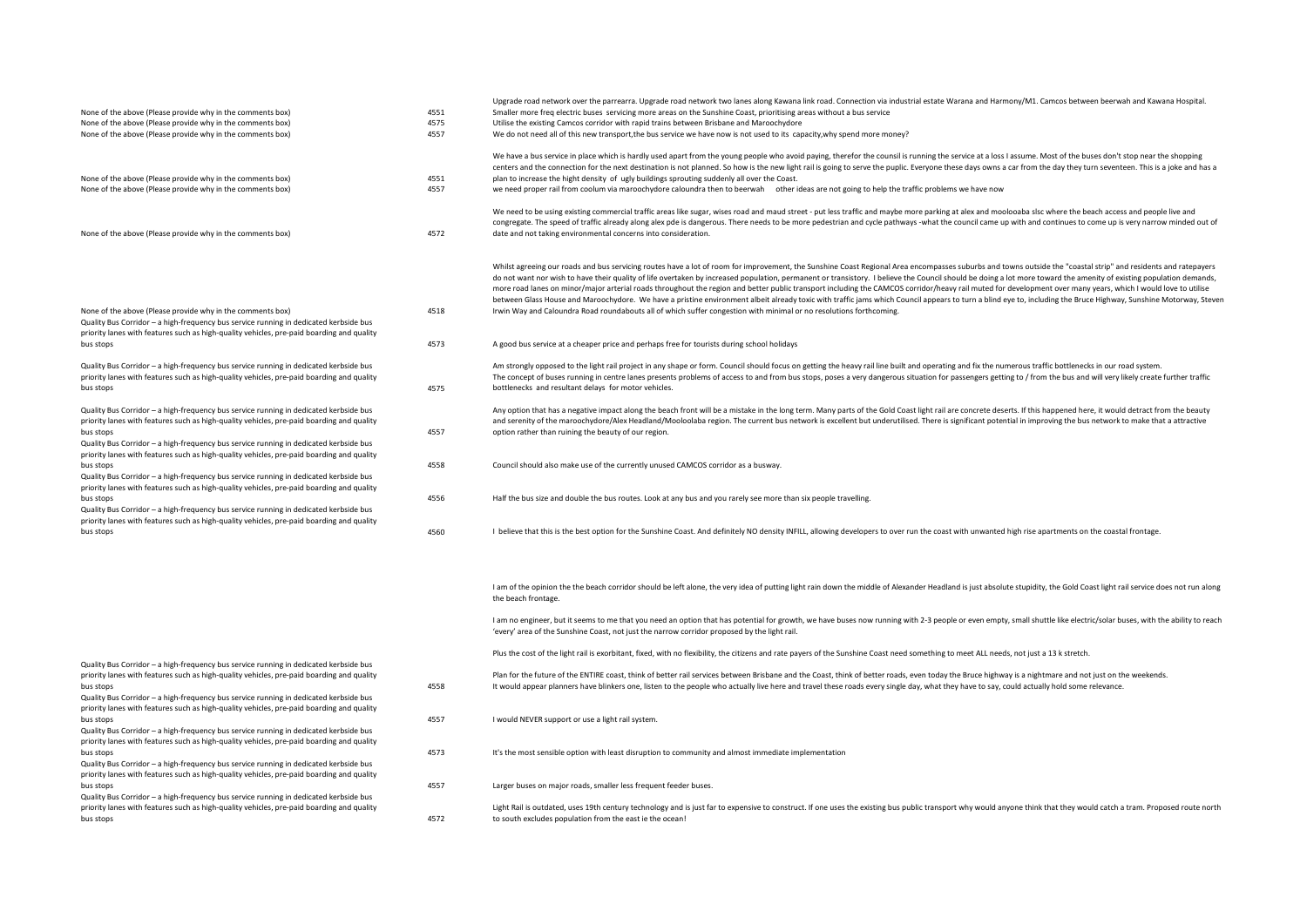| Quality Bus Corridor - a high-frequency bus service running in dedicated kerbside bus<br>priority lanes with features such as high-quality vehicles, pre-paid boarding and quality<br>bus stops                                                                                                | 4575         | No light rail!<br>Spend the money to upgrade the roadways with designated bus lanes where there is already wide enough roads up the Nicklin Way.                                                                                                                                                                                                                                                                                                                                                                                                                                                                                                                                                                                                                                                                                                                                                                                                                                                                                                                             |
|------------------------------------------------------------------------------------------------------------------------------------------------------------------------------------------------------------------------------------------------------------------------------------------------|--------------|------------------------------------------------------------------------------------------------------------------------------------------------------------------------------------------------------------------------------------------------------------------------------------------------------------------------------------------------------------------------------------------------------------------------------------------------------------------------------------------------------------------------------------------------------------------------------------------------------------------------------------------------------------------------------------------------------------------------------------------------------------------------------------------------------------------------------------------------------------------------------------------------------------------------------------------------------------------------------------------------------------------------------------------------------------------------------|
| Quality Bus Corridor - a high-frequency bus service running in dedicated kerbside bus<br>priority lanes with features such as high-quality vehicles, pre-paid boarding and quality<br>bus stops                                                                                                | 4519         | Bus lanes on Caloundra Road for Bunning down to roundabout.<br>Get buses flowing and more frequently run services are needed.<br>Some runs to run every 15 mins with other to become half hourly rather than hourly.<br>605 and 615 routes need more runs added including on weekends.                                                                                                                                                                                                                                                                                                                                                                                                                                                                                                                                                                                                                                                                                                                                                                                       |
| Quality Bus Corridor - a high-frequency bus service running in dedicated kerbside bus<br>priority lanes with features such as high-quality vehicles, pre-paid boarding and quality<br>bus stops<br>Quality Bus Corridor - a high-frequency bus service running in dedicated kerbside bus       | 4556         | The easiest, quickest, least disruptive and most cost effective and environmentally appropriate solution would be battery powered buses in a dedicated lane which could also serve as a Transit lane permitting cars<br>with two or more passengers. Suitable lanes already exist along many sections of the corridor that is the focus of current attention.                                                                                                                                                                                                                                                                                                                                                                                                                                                                                                                                                                                                                                                                                                                |
| priority lanes with features such as high-quality vehicles, pre-paid boarding and quality<br>bus stops                                                                                                                                                                                         | 4560         | We have a lovely family friendly coastline and don't need to turn it into another Gold Coast that's why we chose to live at the Sunshine Coast                                                                                                                                                                                                                                                                                                                                                                                                                                                                                                                                                                                                                                                                                                                                                                                                                                                                                                                               |
| Region-Wide Bus System Operation Enhancements - new and existing routes with<br>improved frequency, more direct routes and better connections<br>Region-Wide Bus System Operation Enhancements - new and existing routes with                                                                  | 4556         | A heavy rail line along the CAMCOS corridor to provide greater access to commute to Brisbane would be extremely beneficial to the Sunshine Coast, and used in conjunction with e-buses running along existing bus<br>lines with more frequency and at a reduced cost would alleviate a lot of the local high traffic volume.                                                                                                                                                                                                                                                                                                                                                                                                                                                                                                                                                                                                                                                                                                                                                 |
| improved frequency, more direct routes and better connections                                                                                                                                                                                                                                  | 4557         | Absolutely no light rail please.                                                                                                                                                                                                                                                                                                                                                                                                                                                                                                                                                                                                                                                                                                                                                                                                                                                                                                                                                                                                                                             |
| Region-Wide Bus System Operation Enhancements - new and existing routes with<br>improved frequency, more direct routes and better connections                                                                                                                                                  | 4557         | All improvements should benefit all rate payers on the Sunshine Coast.<br>I would not like tram type rails along any roads, these take a long time to install, are inflexible to the changes as the population grows and need public transport.                                                                                                                                                                                                                                                                                                                                                                                                                                                                                                                                                                                                                                                                                                                                                                                                                              |
| Region-Wide Bus System Operation Enhancements - new and existing routes with                                                                                                                                                                                                                   |              | As well as improving current bus infrastructure and timetables, frequency of service etc( currently from Maud st to SCU can take over an hour) add Free electric tourist bus 'hop on, hop off taking in Maroochydore,<br>Cotton Tree along Aerodrome road then beach side through Mooloolaba all the way to the Spit and back. Could be manned by Volunteers giving commentary and assisting tourists and provide revenue through<br>advertising on the outside and inside the bus, on board videos etc similar to the Sky Bus.<br>Or could be free if have a receipt for locally purchased products eg receipt for a coffee that day, petrol receipt etc proof you are paying to stay at a hotel/resort.<br>Most cities have a free city bus circuit. They are a great draw card and could help alleviate some of the parking issues particularly in peak holiday periods.                                                                                                                                                                                                  |
| improved frequency, more direct routes and better connections<br>Region-Wide Bus System Operation Enhancements - new and existing routes with                                                                                                                                                  | 4558         | No need to lose any beach side parking or road lanes !!!!                                                                                                                                                                                                                                                                                                                                                                                                                                                                                                                                                                                                                                                                                                                                                                                                                                                                                                                                                                                                                    |
| improved frequency, more direct routes and better connections<br>Region-Wide Bus System Operation Enhancements - new and existing routes with                                                                                                                                                  | 4575         | Autonomous & Uber style bus service - more smaller electric style buses                                                                                                                                                                                                                                                                                                                                                                                                                                                                                                                                                                                                                                                                                                                                                                                                                                                                                                                                                                                                      |
| improved frequency, more direct routes and better connections                                                                                                                                                                                                                                  | 4557         | Better buses is all you need. Light Rail is expensive, ugly and won't be used!                                                                                                                                                                                                                                                                                                                                                                                                                                                                                                                                                                                                                                                                                                                                                                                                                                                                                                                                                                                               |
| Region-Wide Bus System Operation Enhancements - new and existing routes with<br>improved frequency, more direct routes and better connections<br>Region-Wide Bus System Operation Enhancements - new and existing routes with<br>improved frequency, more direct routes and better connections | 4575<br>4558 | Concentrating on this tiny portion, the Coastal Corridor will not discourage vehicle use as it won't get most residents (including those in the Coastal Corridor) from where they are to where they want to go.<br>PLEASE, PLEASE don't change the zoning and add to the Coast's OVERCROWDING by cramming even more people into this small pocket. Already in one generation we have sadly experienced an alarming decline in<br>accessibility to Coastal Services (longer appointment delays) and ability to enjoy its natural gems in relaxing freedom.<br>Definitely no light rail!                                                                                                                                                                                                                                                                                                                                                                                                                                                                                       |
|                                                                                                                                                                                                                                                                                                |              |                                                                                                                                                                                                                                                                                                                                                                                                                                                                                                                                                                                                                                                                                                                                                                                                                                                                                                                                                                                                                                                                              |
| Region-Wide Bus System Operation Enhancements - new and existing routes with<br>improved frequency, more direct routes and better connections                                                                                                                                                  | 4551         | I do not support being "restricted" to a range of fixed transport upgade options. Big development or population growth is not necessarily the best or desirable way forward for the Sunshine Coast. This will inevitably<br>lead to the transport woes that we are being forced to addresss. Our lifestyle that we are aspiring to retain is based on a medium population density, ease of access to our beaches and retaining and access to our<br>environmental open spaces. SC does not have large contained population concentrations moving to large constrained work environments (high density office space city centres), which favour dedicated high volume<br>transpont links. In addition, work from home and autonomous vehicle innovations are going to substantially influence and change the transport environment and associated planning considerations. The<br>considerations of the transport needs will need to include these aspects in the starting point considerations. None of the options provided appear to include the long term considerations. |
| Region-Wide Bus System Operation Enhancements - new and existing routes with<br>improved frequency, more direct routes and better connections                                                                                                                                                  | 4558         | I hate Melbourne bad I don't want to be come like Melbourne here with light rail. Nor do I want it to be like the Gold Coast                                                                                                                                                                                                                                                                                                                                                                                                                                                                                                                                                                                                                                                                                                                                                                                                                                                                                                                                                 |
| Region-Wide Bus System Operation Enhancements - new and existing routes with<br>improved frequency, more direct routes and better connections                                                                                                                                                  | 4575         | I think smaller shuttle buses could be used to connect more of the coast more frequently. I think the more sophisticated options of late rail, will only connect beachside areas, parking will be a giant problem and the<br>cost would be ridiculously huge and not be of much benefit. Indeed it would create a lot of problems particularly during the construction phase. What's more, I don't think it would be popular as a means of<br>transport because of the nuisance of parking. And it certainly doesn't offer the flexibility that shuttle buses would.                                                                                                                                                                                                                                                                                                                                                                                                                                                                                                         |
| Region-Wide Bus System Operation Enhancements - new and existing routes with<br>improved frequency, more direct routes and better connections                                                                                                                                                  | 4575         | IF SCC was serious about remedying public transport ills, they would be looking at a region wide solution and lobbying for CAMCOS.<br>Their proposal or the way they intend to deal with the issue is to justify ruining our coastal communities along a 13.6 km linear stretch with the inclusion of multi storey dwellings or high rise to increase the<br>population in this stretch 5 fold. We see it as a land hiest by a few self interested Crs including the Mayor so their "special Clients" reap the rewards (ie bloated profits).                                                                                                                                                                                                                                                                                                                                                                                                                                                                                                                                 |
| Region-Wide Bus System Operation Enhancements - new and existing routes with<br>improved frequency, more direct routes and better connections                                                                                                                                                  | 4557         | Improved public transport should benefit all areas of the Sunshine Coast, not just a 23km coastal strip between Maroochydore and Caloundra.<br>Its incredible that our Council appears to be ignoring the growing<br>impact of the pandemic (Covid-19) on the validity and cost changes that ongoing disaster is having on all infrastructure<br>planning/development/construction across the Sunshine Coast.                                                                                                                                                                                                                                                                                                                                                                                                                                                                                                                                                                                                                                                                |
| Region-Wide Bus System Operation Enhancements - new and existing routes with<br>improved frequency, more direct routes and better connections<br>Region-Wide Bus System Operation Enhancements - new and existing routes with                                                                  | 4551         | When will our Council get this message ??                                                                                                                                                                                                                                                                                                                                                                                                                                                                                                                                                                                                                                                                                                                                                                                                                                                                                                                                                                                                                                    |
| improved frequency, more direct routes and better connections                                                                                                                                                                                                                                  | 4575         | Light Rail has been proven to be useless and only serves a few people. We need something that caters for all residents' needs.                                                                                                                                                                                                                                                                                                                                                                                                                                                                                                                                                                                                                                                                                                                                                                                                                                                                                                                                               |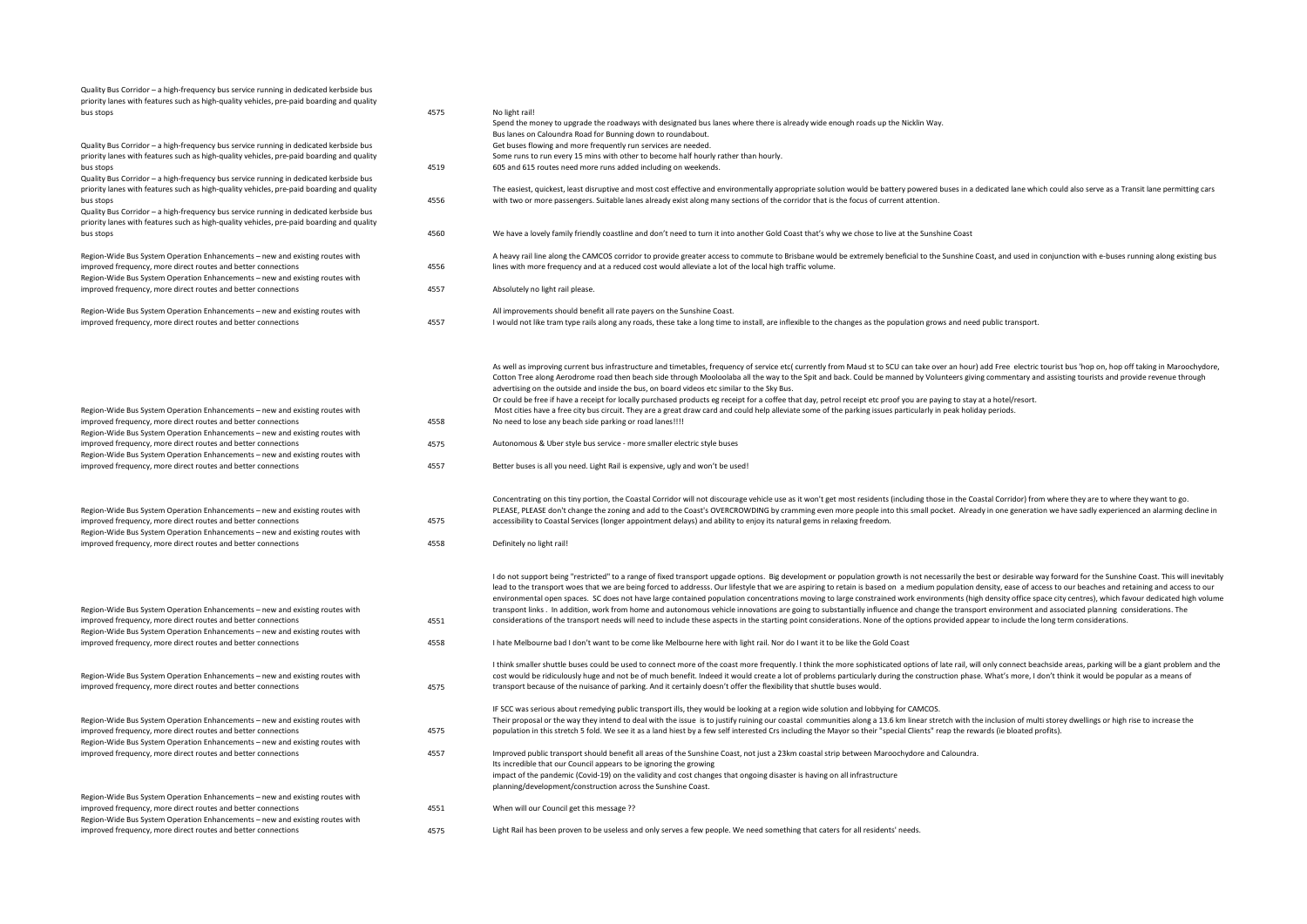| Region-Wide Bus System Operation Enhancements - new and existing routes with |      | Light Rail is a supporting distributive system better performed by buses. SCRC should piggy back on Brisbane's looming introduction of electric buses. The real mass transport system is heavy rail and I favour Camcos |
|------------------------------------------------------------------------------|------|-------------------------------------------------------------------------------------------------------------------------------------------------------------------------------------------------------------------------|
| improved frequency, more direct routes and better connections                | 4575 | to Maroochydore supported by buses.                                                                                                                                                                                     |
| Region-Wide Bus System Operation Enhancements - new and existing routes with |      | Making more buses frequent, direct and relevant will remove incidental traffic and maybe assist those moving along the coast for work. People will always be coming here from beyond the region and a light rail        |
| improved frequency, more direct routes and better connections                | 4575 | system is never going to relieve that pressure. If high density infill results there will be even more cars for more people moving about where a concentrated rail system is never going to be relevant.                |
| Region-Wide Bus System Operation Enhancements - new and existing routes with |      | More concerned with the proposed density increases so improving current buses and having direct routes between places + dedicated bus lanes so not stuck on Nicklin Way would be preferable! Also need better           |
| improved frequency, more direct routes and better connections                | 4572 | connection to Brisbane so would be happy for a train line into the coast                                                                                                                                                |
| Region-Wide Bus System Operation Enhancements - new and existing routes with |      |                                                                                                                                                                                                                         |
| improved frequency, more direct routes and better connections                | 4575 | No fixed light rail, no Medium or high density living, reject the population increase!                                                                                                                                  |
| Region-Wide Bus System Operation Enhancements - new and existing routes with |      |                                                                                                                                                                                                                         |
| improved frequency, more direct routes and better connections                | 4556 | No Light Rail - No High Rise!!!                                                                                                                                                                                         |
|                                                                              |      | No light rail thanks.                                                                                                                                                                                                   |
| Region-Wide Bus System Operation Enhancements - new and existing routes with |      | What a waste of money.                                                                                                                                                                                                  |
| improved frequency, more direct routes and better connections                | 4556 | Improve existing infrastructure and more people might use it.                                                                                                                                                           |
| Region-Wide Bus System Operation Enhancements - new and existing routes with |      | No light rail, no overhead lines, would have been good to allow couple of options! Being able to call for bus.".Uber style". smaller buses, increased routes, more frequent timetabling No light rail destroying our    |
| improved frequency, more direct routes and better connections                | 4556 | beachfront forever!                                                                                                                                                                                                     |
| Region-Wide Bus System Operation Enhancements - new and existing routes with |      |                                                                                                                                                                                                                         |
| improved frequency, more direct routes and better connections                | 4551 | No light rail. Improve heavy rail to Brisbane, with camcos between beerwah and hospital with more frequent smaller hydro buses running feeder service and servicing all of the Sunshine Coast                           |
| Region-Wide Bus System Operation Enhancements - new and existing routes with |      |                                                                                                                                                                                                                         |
| improved frequency, more direct routes and better connections                | 4572 | NO LIGHT RAIL                                                                                                                                                                                                           |
| Region-Wide Bus System Operation Enhancements - new and existing routes with |      |                                                                                                                                                                                                                         |
| improved frequency, more direct routes and better connections                | 4551 | Not interested in light rail                                                                                                                                                                                            |
| Region-Wide Bus System Operation Enhancements - new and existing routes with |      |                                                                                                                                                                                                                         |
| improved frequency, more direct routes and better connections                | 4575 | Of course option 3 needs to be developed in conjunction with a Brisbane to Sunshine Coast Airport heavy rail connection via the CAMCOS corridor.                                                                        |
| Region-Wide Bus System Operation Enhancements - new and existing routes with |      |                                                                                                                                                                                                                         |
| improved frequency, more direct routes and better connections                | 4560 | Region - wide bus system definately needs improvement.                                                                                                                                                                  |
| Region-Wide Bus System Operation Enhancements - new and existing routes with |      |                                                                                                                                                                                                                         |
| improved frequency, more direct routes and better connections                | 4572 | Shuttle buses that link up with the bigger buses. I don't want to see or hear trains, tracks, or overhead lines running on the beach front.                                                                             |
| Region-Wide Bus System Operation Enhancements - new and existing routes with |      |                                                                                                                                                                                                                         |
| improved frequency, more direct routes and better connections                | 4551 | Small electric buses please                                                                                                                                                                                             |
| Region-Wide Bus System Operation Enhancements - new and existing routes with |      |                                                                                                                                                                                                                         |
| improved frequency, more direct routes and better connections                | 4575 | Smaller buses around the suburbs to act as feeders to main routes, park n ride facilities in the new suburbs to link in with these feeder routes.                                                                       |

|                  | Sunshine Coast ride improved public transport. The proposed 13km light rail will remain unused just like current buses. Major rail on a beach road in mass populated area - why? Major employers on this route -               |
|------------------|--------------------------------------------------------------------------------------------------------------------------------------------------------------------------------------------------------------------------------|
|                  | hospital where staff will not use public transport due to nature of their work, shift work, other major employment area retail. To generalise most employees are under the age of 50. They don't all drive home to             |
|                  | work to home. This age have children commitments or drop the children to school, daycare, do the grocery shopping in the way home, go to parents hone yo pick up children. Take children to sporting activities after          |
|                  | work. We live in the 21st century we are time poor. We do errands every day, we don't just travel from a to b. As for the mass infill or bulking up the population. Take a drive around the streets of the proposed            |
|                  | routes at 3.00am in the morning. Even the streets of current unit complexes are nursing at the seems with parked cars where the units generally only have 1 onsite car park allocated where there may be 4 adults              |
|                  | living in a 2 bedroom unit therefore 3 cars are parked on the street. These streets at any time of the day or night are barely one way streets for vehicles to get through. Add more infill and I have no idea where you       |
|                  | think these cars are going to park. Lastly why don't you spend a few thousand dollars and fix the fix the pathways in the area between Alex and mooloolaba. Hundreds walk this area each day and risk serious injury           |
|                  | in these broken and uneven paths. It mar me laugh when the tri abs now the aussie titles are on and sand was put over tyre marks in the grass near the new boardwalk construction and grass layer to make it look              |
|                  | neat. Yet the broken, lumpy uneven paths were left in the mess they are for all the Qld and interstate visitors to try abs carefully navigate without injury. I personally have talked and broke a few ribs and had an mri     |
|                  | for facial damage when I fell on this uneven path. All this without listing loss of patronage for small business, excessive noise from the rail line, loss of business for accommodation suppliers. No ones going to ist top   |
|                  | dollar to listen to a train scape along a rail line all day every day. And yet the cars will still be driven because people need to get from a to b,c,d and e. And the other areas are still going to have no public transport |
| get them around. |                                                                                                                                                                                                                                |

improved frequency, more direct routes and better connections 4572 Region-Wide Bus System Operation Enhancements – new and existing routes with improved frequency, more direct routes and better connections 4575 goal. We must push against any notion that our region "must accommodate x-thousands of increased population". The "growth at all costs" mantra is ultimately too damaging to contemplate, much less than condone. Thank you for this opportunity to register my concerns and preferences. Region-Wide Bus System Operation Enhancements – new and existing routes with improved frequency, more direct routes and better connections 4551 The upgrade of the current large, noisy, diesel driven buses should include some smaller electric buses, able to negotiate the narrow suburban roads. These could run on a more frequent basis into some of the new developments. Region-Wide Bus System Operation Enhancements – new and existing routes with improved frequency, more direct routes and better connections 4558 Totally against all light rail options Region-Wide Bus System Operation Enhancements – new and existing routes with . Very against the High Rise that maybe subsequent to light rail as well as I think, a bus system is more appropriate than an unattractive light rail like on the Gold Coast Region-Wide Bus System Operation Enhancements – new and existing routes with improved frequency, more direct routes and better connections 4556 We also desperately need region wide road upgrades to keep up with demand before even thinking about more dense housing. Traffic is already almost at gridlock in some areas and people are not going to stop using their cars tomorrow for public transport. It will happen over time and only if there is an efficient very frequent, convenient and cheap alternative. Not the ugly, noisy, limited, short sighted council choices. Keep up the good work. Region-Wide Bus System Operation Enhancements – new and existing routes with improved frequency, more direct routes and better connections 4556 We also need road network updates region wide not just the coastal corridor. Thanks for putting so much effort in to putting our views to council. It is so important to the lovely Sunshine Coast way of life we can see slipping away with each new decision the council makes for so called 'improving' the area! Much appreciated.

Region-Wide Bus System Operation Enhancements – new and existing routes with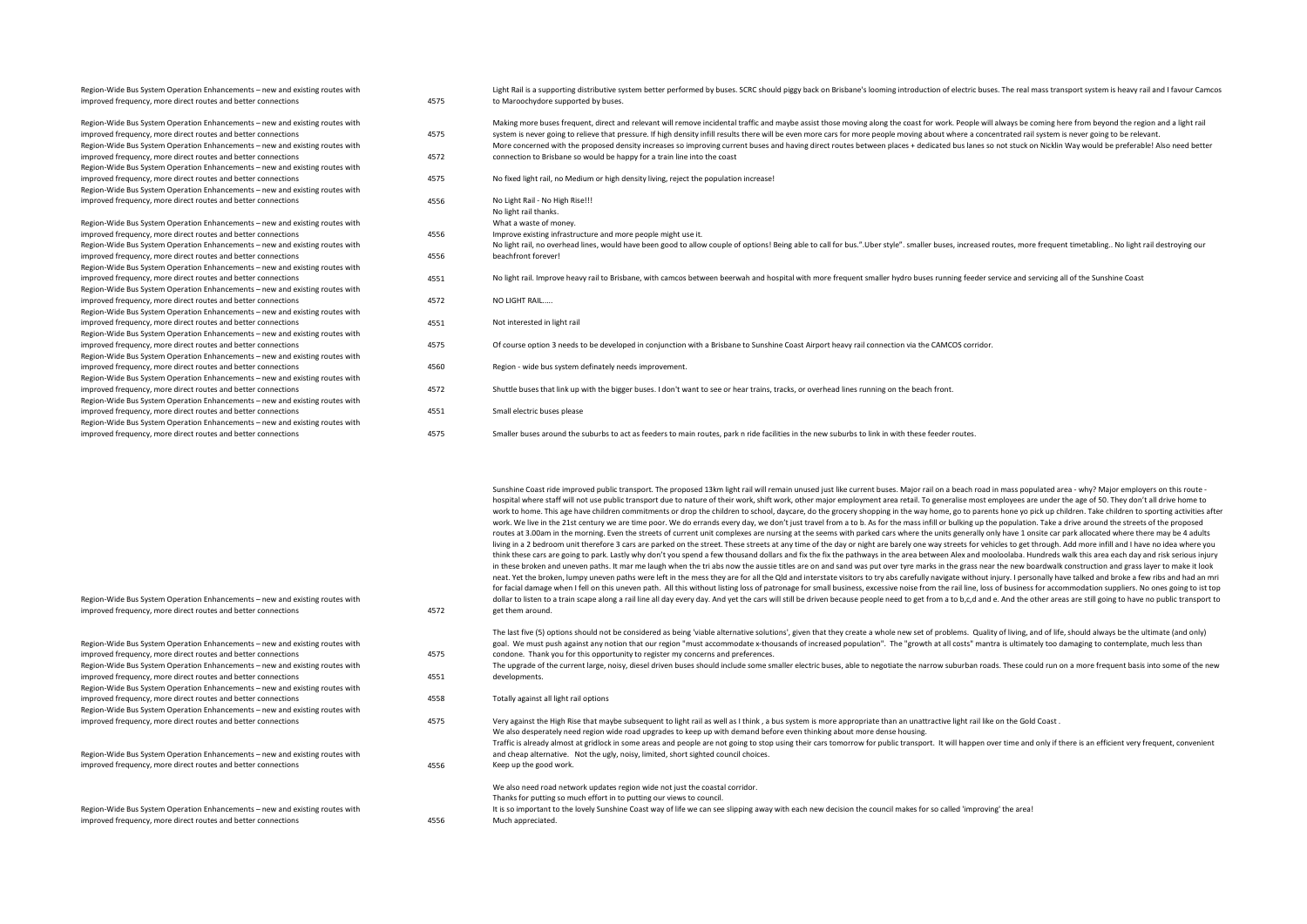| Region-Wide System Upgrades Supported by key bus infrastructure such as improved<br>shelters, sections of bus priority lanes and park 'n' ride facilities                                                                                     | 4558         | 1. Current bus shelters are terrible. My children get wet waiting for their bus, this is unacceptable!!<br>2. Buses are slow and expensive. If you want people to lose the convenience of driving then you need to provide a cheaper alternative!!!!<br>3. There are not enough routes and services connecting the hinterland to coast. This needs to change.<br>4. Its too slow. Buses need to have a combination of direct routes for those wishing to get to/from work on time.<br>5. Security - with the growing concern of 'eshay's' and gangs, ice/drug users hanging at bus stops - you need to make it safe for people including elderly and children to use public trnasport. |
|-----------------------------------------------------------------------------------------------------------------------------------------------------------------------------------------------------------------------------------------------|--------------|----------------------------------------------------------------------------------------------------------------------------------------------------------------------------------------------------------------------------------------------------------------------------------------------------------------------------------------------------------------------------------------------------------------------------------------------------------------------------------------------------------------------------------------------------------------------------------------------------------------------------------------------------------------------------------------|
| Region-Wide System Upgrades Supported by key bus infrastructure such as improved<br>shelters, sections of bus priority lanes and park 'n' ride facilities                                                                                     | 4551         | Can I please have the train from Beerwah to Maroochydore                                                                                                                                                                                                                                                                                                                                                                                                                                                                                                                                                                                                                               |
| Region-Wide System Upgrades Supported by key bus infrastructure such as improved<br>shelters, sections of bus priority lanes and park 'n' ride facilities                                                                                     | 4572         | I believe Alex heads should not be slowed down!! We have seen far too many near deaths on Alex parade and maybe increased parking through through the town centre, shared pedestrian walkways and slow<br>dedicated bus lane if needed or alternatively the buses from maroochy to Mooloolaba via the motorway with maybe a dedicated exchange to bring passengers down to the beach. The improved bus option is<br>overwhelmingly better than light rail, but will there be a passenger increase anyway to justify the costs? Nobody catches public transport anyways. You need a car on the sunny coast, or so 99% of people would<br>agree with                                     |
| Region-Wide System Upgrades Supported by key bus infrastructure such as improved<br>shelters, sections of bus priority lanes and park 'n' ride facilities<br>Region-Wide System Upgrades Supported by key bus infrastructure such as improved | 4575         | I believe the Sunshine Coast Council needs to focus on upgrading the current road systems and bus services for the whole of the shire rather than focusing on one small section.<br>Increasing the population density of the coastal strip from Maroochydore to Caloundra will only exacerbate current traffic congestion problems.                                                                                                                                                                                                                                                                                                                                                    |
| shelters, sections of bus priority lanes and park 'n' ride facilities<br>Region-Wide System Upgrades Supported by key bus infrastructure such as improved                                                                                     | 4575         | I believe we need a region wide approach to benefit the hole region and its development.                                                                                                                                                                                                                                                                                                                                                                                                                                                                                                                                                                                               |
| shelters, sections of bus priority lanes and park 'n' ride facilities                                                                                                                                                                         | 4575         | I do not support population densification along the mass transit corridor.                                                                                                                                                                                                                                                                                                                                                                                                                                                                                                                                                                                                             |
| Region-Wide System Upgrades Supported by key bus infrastructure such as improved<br>shelters, sections of bus priority lanes and park 'n' ride facilities<br>Region-Wide System Upgrades Supported by key bus infrastructure such as improved | 4573         | I favour the system-wide upgrade option provided it also includes more modern buses - smaller, and electric or hydrogen-powered. This would provide a more flexible region wide solution at a much lower cost than<br>light rail or other solutions that involve hard infrastructure particularly those that require a dedicated trackway in the centre of the road as such trackways will reduce vehicle lanes and create even more traffic<br>congestion and make pedestrian access more difficult.                                                                                                                                                                                  |
| shelters, sections of bus priority lanes and park 'n' ride facilities<br>Region-Wide System Upgrades Supported by key bus infrastructure such as improved                                                                                     | 4575         | I support any option which spreads growth evenly not concentrates it along Nicklin way                                                                                                                                                                                                                                                                                                                                                                                                                                                                                                                                                                                                 |
| shelters, sections of bus priority lanes and park 'n' ride facilities<br>Region-Wide System Upgrades Supported by key bus infrastructure such as improved                                                                                     | 4575         | Light rail or trams running on a fixed route will not deal with the issues of traffic congestion. They are more likely to add to the probelm.                                                                                                                                                                                                                                                                                                                                                                                                                                                                                                                                          |
| shelters, sections of bus priority lanes and park 'n' ride facilities<br>Region-Wide System Upgrades Supported by key bus infrastructure such as improved                                                                                     | 4575         | Look at fast or heavy rail along the corridor. No light rail<br>No light or other rail installation.                                                                                                                                                                                                                                                                                                                                                                                                                                                                                                                                                                                   |
| shelters, sections of bus priority lanes and park 'n' ride facilities<br>Region-Wide System Upgrades Supported by key bus infrastructure such as improved                                                                                     | 4572         | No high rise developments beyond current quantity                                                                                                                                                                                                                                                                                                                                                                                                                                                                                                                                                                                                                                      |
| shelters, sections of bus priority lanes and park 'n' ride facilities                                                                                                                                                                         | 4557         | No light rail! It's overly expensive and outdated<br>The increase in population is coming.                                                                                                                                                                                                                                                                                                                                                                                                                                                                                                                                                                                             |
| Region-Wide System Upgrades Supported by key bus infrastructure such as improved                                                                                                                                                              |              | More medium/high density may be needed.<br>It should not be imposed upon the present residential area.                                                                                                                                                                                                                                                                                                                                                                                                                                                                                                                                                                                 |
| shelters, sections of bus priority lanes and park 'n' ride facilities<br>Region-Wide System Upgrades Supported by key bus infrastructure such as improved<br>shelters, sections of bus priority lanes and park 'n' ride facilities            | 4572<br>4564 | Peripheral suburbs could be located beyond the coastal strip with efficient public transport (buses I guess) connecting them to the beach areas.<br>The infrastructure at the moment is sadly lacking. The Sunshine Coast is known for its beaches. To impede access and destroy natural environment is counter productive for residents and tourists. We are not the<br>Gold Coast.                                                                                                                                                                                                                                                                                                   |
| Region-Wide System Upgrades Supported by key bus infrastructure such as improved<br>shelters, sections of bus priority lanes and park 'n' ride facilities<br>Region-Wide System Upgrades Supported by key bus infrastructure such as improved | 4556         | The survey should be: car; Bus; or light rail upgrades. The BUs is by far the best. Provides flexibility for change and is more budget conscioius. And all bus upgrades items, bus stops with shelters, smaller busses and<br>more frequents services, better timetables. Linking at heavey rail, to Brisbane. All items should go with this. BUt WE NEED TO STOP THE HIGHRISE AND INCREASE OF POPULATION IN THE Maroochy to Caloundra<br>Corridor. It already has enough population which is destroying the coast.                                                                                                                                                                    |
| shelters, sections of bus priority lanes and park 'n' ride facilities<br>Region-Wide System Upgrades Supported by key bus infrastructure such as improved                                                                                     | 4572         | Transit lanes essential. Park n ride facilities for connectivity with QR bus link (interim) and future heavy rail e.g Maroochdore to Landsborough.                                                                                                                                                                                                                                                                                                                                                                                                                                                                                                                                     |
| shelters, sections of bus priority lanes and park 'n' ride facilities<br>Region-Wide System Upgrades Supported by key bus infrastructure such as improved                                                                                     | 4551         | We do NOT want high density along the coastal corridor under any transit plan                                                                                                                                                                                                                                                                                                                                                                                                                                                                                                                                                                                                          |
| shelters, sections of bus priority lanes and park 'n' ride facilities                                                                                                                                                                         | 4557         | With connections to heavy duplicated rail on CAMCOS corridor extending into Noosa regional council area                                                                                                                                                                                                                                                                                                                                                                                                                                                                                                                                                                                |
| Road Network Upgrades - road upgrades in the coastal corridor which would benefit                                                                                                                                                             |              | - Make the Sunshine Motorway from Mooloolaba to Noosa three (3) lanes each way NOW and BEFORE futher development is considered.                                                                                                                                                                                                                                                                                                                                                                                                                                                                                                                                                        |
| all users including buses                                                                                                                                                                                                                     | 4560         | - Increase the speed limits on Highways from 100 kph + to 130 kph and from 90 kph to 100 kph and upgrade these roads and improve driver education, to make it safer to drive at these increased speed limits.                                                                                                                                                                                                                                                                                                                                                                                                                                                                          |
| Road Network Upgrades - road upgrades in the coastal corridor which would benefit                                                                                                                                                             |              | * Make the Sunshine Coast Motorway all way to Noosa three (3) lanes each way a total of six (6) lanes,                                                                                                                                                                                                                                                                                                                                                                                                                                                                                                                                                                                 |
| all users including buses                                                                                                                                                                                                                     | 4564         | * Increase speed limit on freeways from 100 kph to 130 kph and from 90 kph to 100 kph and improve necessary infrastructure so that motorists can safely cope with these increases                                                                                                                                                                                                                                                                                                                                                                                                                                                                                                      |
| Road Network Upgrades - road upgrades in the coastal corridor which would benefit                                                                                                                                                             |              | * Make the Sunshine Coast Motorway all way to Noosa three (3) lanes each way a total of six (6) lanes,                                                                                                                                                                                                                                                                                                                                                                                                                                                                                                                                                                                 |
| all users including buses<br>Road Network Upgrades - road upgrades in the coastal corridor which would benefit                                                                                                                                | 4564         | * Increase speed limit on freeways from 100+ kph to 130 kph and from 90 kph to 100 kph and improve necessary infrastructure so that motorists can safely cope with these increases                                                                                                                                                                                                                                                                                                                                                                                                                                                                                                     |
| all users including buses<br>Road Network Upgrades - road upgrades in the coastal corridor which would benefit                                                                                                                                | 4551         | Agree with the comment about heavy railway, where the land has been purchased instead of this SCMT corrider                                                                                                                                                                                                                                                                                                                                                                                                                                                                                                                                                                            |
| all users including buses<br>Road Network Upgrades - road upgrades in the coastal corridor which would benefit                                                                                                                                | 4558         | Alex n Mooloolaba interchanges r our priority                                                                                                                                                                                                                                                                                                                                                                                                                                                                                                                                                                                                                                          |
| all users including buses                                                                                                                                                                                                                     | 4575         | All the options above will encroach on already busy road networks                                                                                                                                                                                                                                                                                                                                                                                                                                                                                                                                                                                                                      |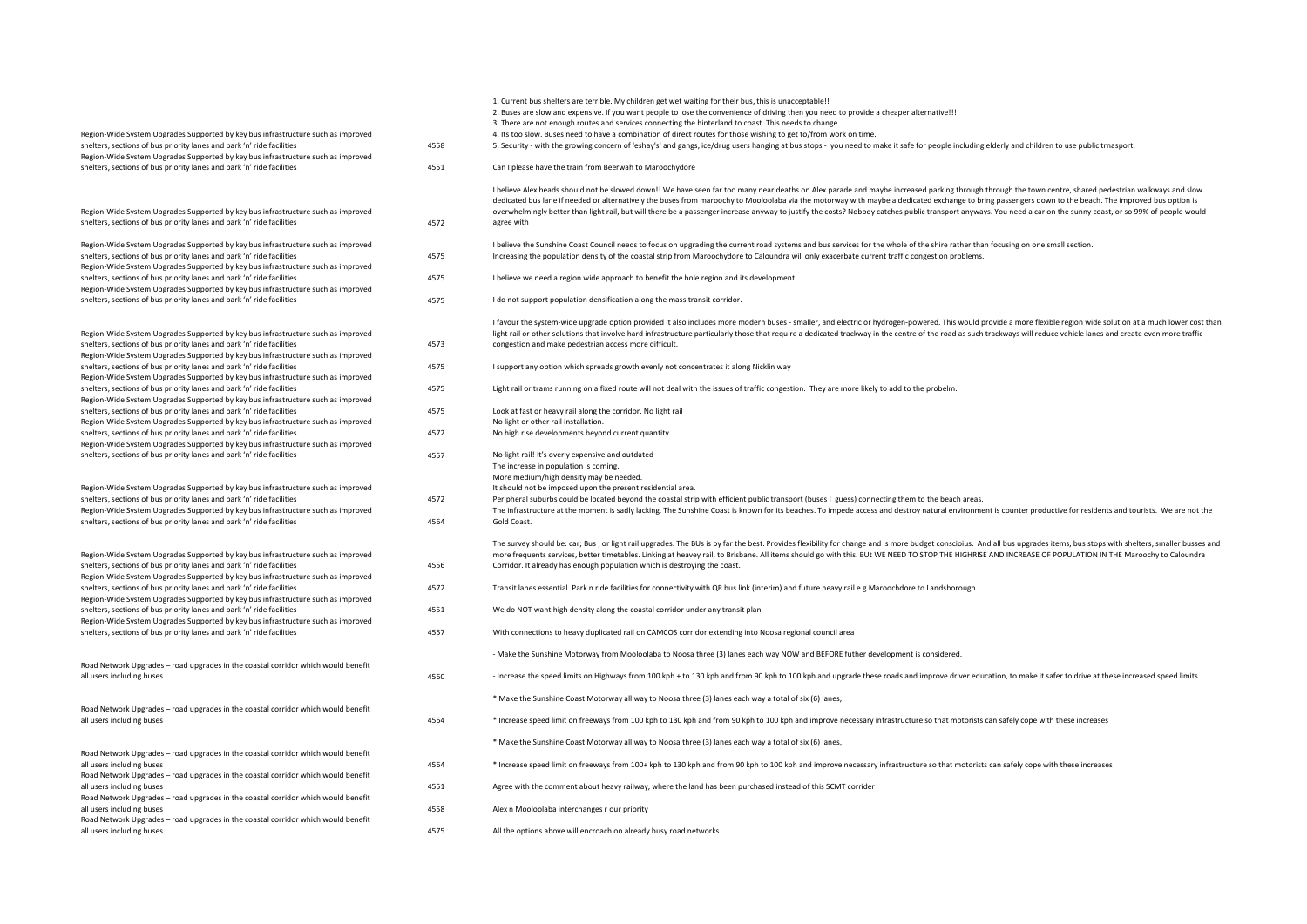| Road Network Upgrades - road upgrades in the coastal corridor which would benefit<br>all users including buses<br>Road Network Upgrades - road upgrades in the coastal corridor which would benefit                                                                                                                                                | 4575                 | Benefit EVERYONE, not just highrise developers who benefit from fixed locations of train stations. Bus routes and bus stops can be rapidly set up and modified as required over time to for example cope with<br>changes to working in large centralised offices post covid and new developments being built around Aura/Palmwoods                                                                                                                                                                                                                                                                                                                                                                                                                                                                                                                                                                                                                                                                                                                                                                                                                                                                                                                                                                                                                                                                                                                                                               |
|----------------------------------------------------------------------------------------------------------------------------------------------------------------------------------------------------------------------------------------------------------------------------------------------------------------------------------------------------|----------------------|--------------------------------------------------------------------------------------------------------------------------------------------------------------------------------------------------------------------------------------------------------------------------------------------------------------------------------------------------------------------------------------------------------------------------------------------------------------------------------------------------------------------------------------------------------------------------------------------------------------------------------------------------------------------------------------------------------------------------------------------------------------------------------------------------------------------------------------------------------------------------------------------------------------------------------------------------------------------------------------------------------------------------------------------------------------------------------------------------------------------------------------------------------------------------------------------------------------------------------------------------------------------------------------------------------------------------------------------------------------------------------------------------------------------------------------------------------------------------------------------------|
| all users including buses<br>Road Network Upgrades - road upgrades in the coastal corridor which would benefit                                                                                                                                                                                                                                     | 4557                 | Car pool lanes would be fantastic. Anyone with more than one person per vehicle can be in it. This is common in the USA.                                                                                                                                                                                                                                                                                                                                                                                                                                                                                                                                                                                                                                                                                                                                                                                                                                                                                                                                                                                                                                                                                                                                                                                                                                                                                                                                                                         |
| all users including buses<br>Road Network Upgrades - road upgrades in the coastal corridor which would benefit                                                                                                                                                                                                                                     | 4575                 | Council needs to slow development approvals until they upgrade current road network. So little has been done.                                                                                                                                                                                                                                                                                                                                                                                                                                                                                                                                                                                                                                                                                                                                                                                                                                                                                                                                                                                                                                                                                                                                                                                                                                                                                                                                                                                    |
| all users including buses<br>Road Network Upgrades - road upgrades in the coastal corridor which would benefit                                                                                                                                                                                                                                     | 4575                 | definitely NO light rail let us not repeat the mistake of the Gold Coast                                                                                                                                                                                                                                                                                                                                                                                                                                                                                                                                                                                                                                                                                                                                                                                                                                                                                                                                                                                                                                                                                                                                                                                                                                                                                                                                                                                                                         |
| all users including buses                                                                                                                                                                                                                                                                                                                          | 4551                 | Electric small buses that are picking up those that use an app. Parking underground.                                                                                                                                                                                                                                                                                                                                                                                                                                                                                                                                                                                                                                                                                                                                                                                                                                                                                                                                                                                                                                                                                                                                                                                                                                                                                                                                                                                                             |
| Road Network Upgrades - road upgrades in the coastal corridor which would benefit<br>all users including buses<br>Road Network Upgrades - road upgrades in the coastal corridor which would benefit                                                                                                                                                | 4575                 | Fix the roads eg sunshine motorway to two lanes, Kawana way two lanes, Caloundra road two lanes. Improve the existing bus routes. Get bikes off Nicklin way and onto a bike path. Less than half of us catch buses<br>now, Have you seen the trouble that occurs at these bus transit centres with youth,and never will while we lead busy lives. Build high density out the back and provide a train line to Brisbane out the back away from<br>the beach beach.                                                                                                                                                                                                                                                                                                                                                                                                                                                                                                                                                                                                                                                                                                                                                                                                                                                                                                                                                                                                                                |
| all users including buses<br>Road Network Upgrades - road upgrades in the coastal corridor which would benefit                                                                                                                                                                                                                                     | 4575                 | Forget mega \$ on new infrastructure. Improve the current Road System and stop densifying our coastal areas.<br>How many people currently use public transport on the SC. ?Why do they use public transport? Work/uni etc!<br>What is the age bracket of users?                                                                                                                                                                                                                                                                                                                                                                                                                                                                                                                                                                                                                                                                                                                                                                                                                                                                                                                                                                                                                                                                                                                                                                                                                                  |
| all users including buses                                                                                                                                                                                                                                                                                                                          | 4575                 | Have these people been surveyed to find out what they/if they would like changes/improvements?                                                                                                                                                                                                                                                                                                                                                                                                                                                                                                                                                                                                                                                                                                                                                                                                                                                                                                                                                                                                                                                                                                                                                                                                                                                                                                                                                                                                   |
| Road Network Upgrades - road upgrades in the coastal corridor which would benefit<br>all users including buses<br>Road Network Upgrades - road upgrades in the coastal corridor which would benefit                                                                                                                                                | 4572                 | I am totally opposed to the Light Rail proposal that will destroy the ambience of the coastal corridor and limit peoples access to the beach but forcing them to park away from the front and having to cross the busy<br>roads and tramway with families and beach gear. We use the buses regularly and they are never full so can't see the benefit of spending all the money on something that will destroy our environment.<br>I don't want anything going along the beach. It would ruin our coastline and show lack of consideration for locals                                                                                                                                                                                                                                                                                                                                                                                                                                                                                                                                                                                                                                                                                                                                                                                                                                                                                                                                            |
| all users including buses<br>Road Network Upgrades - road upgrades in the coastal corridor which would benefit<br>all users including buses                                                                                                                                                                                                        | 4556<br>4575         | YOU HAVE NOT SAID WGERE ANY WOULD GO<br>I don't see the point in clogging up already busy roads, with transport options that only serve a very small portion of the coastal area. We need alternative road routes, with heavy rail to main city centres<br>(Maroochydore/Caloundra/SCUH) and then bus options from there                                                                                                                                                                                                                                                                                                                                                                                                                                                                                                                                                                                                                                                                                                                                                                                                                                                                                                                                                                                                                                                                                                                                                                         |
| Road Network Upgrades - road upgrades in the coastal corridor which would benefit<br>all users including buses                                                                                                                                                                                                                                     | 4551                 | I don't understand the difference between Business as Usual and Road Network Upgrades - road upgrades in the coastal corridor which would benefit all users including buses. Expenditure on upgrades should be<br>decided on evidence, which will become available over time. We are considering 20 years, not just 2021 & 2022!                                                                                                                                                                                                                                                                                                                                                                                                                                                                                                                                                                                                                                                                                                                                                                                                                                                                                                                                                                                                                                                                                                                                                                 |
| Road Network Upgrades - road upgrades in the coastal corridor which would benefit<br>all users including buses<br>Road Network Upgrades - road upgrades in the coastal corridor which would benefit<br>all users including buses<br>Road Network Upgrades - road upgrades in the coastal corridor which would benefit<br>all users including buses | 5752<br>4551<br>4575 | I don't want the Sunshine Coast to become another Gold Coast.<br>eg. No further high rise. The apartments are already too high.<br>Certainly no railway. The intrusion is too great ,noisy, deprives families bringing their children to the beach by car with all the stuff they need to bring with them. Traffic congestion will get worse. Further large<br>population increases is unsustainable for the area. Crime rate will increase with further development. The Bruce Highway is already under strain. I took 2 1/2 hours last week to drive from Alex Headland to<br>Clayfield. This is unacceptable.<br>The whole of the Sunshine Coast will lose its appeal if a rail goes in with subsequent further building permits granted by an ambitious council whose ambitions don't seem to be acting in the best interests of those<br>it claims to serve. You don't see this sort of development in European seaside village resorts which have served their inhabitants for over a thousand years.<br>I love the sunshine coast because it still has a small town vibe. No high rises and no high density living.<br>I will only support an option that does not reduce traffic lanes and cause more congestion<br>Information regarding Shaping SEQ (2017) population growth submissions suggest failure to perform statutory development growth mandates.<br>It confirms that growth projections are neither embraced by appropriate community engagement, nor modeled appropriately. |
| Road Network Upgrades - road upgrades in the coastal corridor which would benefit<br>all users including buses<br>Road Network Upgrades - road upgrades in the coastal corridor which would benefit                                                                                                                                                | 4573                 | Accountability for flawed population growth projections and infill development proportions used for light rail options rests with the Office of the Mayor and councilors endorsing submissions made to DLGAP at that<br>time.                                                                                                                                                                                                                                                                                                                                                                                                                                                                                                                                                                                                                                                                                                                                                                                                                                                                                                                                                                                                                                                                                                                                                                                                                                                                    |
| all users including buses<br>Road Network Upgrades - road upgrades in the coastal corridor which would benefit<br>all users including buses                                                                                                                                                                                                        | 4558<br>4575         | It is madness to keep building without, first, improving the road infrastructure.<br>It waont be long an there will be electric cars and automated driverless busses The roads and Nicklin way need improvement but we do NOT want high density living down the strip.                                                                                                                                                                                                                                                                                                                                                                                                                                                                                                                                                                                                                                                                                                                                                                                                                                                                                                                                                                                                                                                                                                                                                                                                                           |
| Road Network Upgrades - road upgrades in the coastal corridor which would benefit<br>all users including buses                                                                                                                                                                                                                                     | 4553                 | Light rail is totally unnecessary for the coast. It will cause traffic congestion and place a massive debt on rate payers. The only winners would be developers (friends of our mayor)<br>Light rail or trackless tram will turn Sunshine Coast into Gold Coast. Want to retain the laid back lifestyle that attracts people and more importantly, families, to the North Coast in the first place. The Sunshine Coast                                                                                                                                                                                                                                                                                                                                                                                                                                                                                                                                                                                                                                                                                                                                                                                                                                                                                                                                                                                                                                                                           |
| Road Network Upgrades - road upgrades in the coastal corridor which would benefit<br>all users including buses                                                                                                                                                                                                                                     | 4575                 | has been needing major improvements to it's road network for many years now anyway, introducing a light rail or trackless system won't change that. So money spent on either of these would be better off put into<br>improved roads.                                                                                                                                                                                                                                                                                                                                                                                                                                                                                                                                                                                                                                                                                                                                                                                                                                                                                                                                                                                                                                                                                                                                                                                                                                                            |
| Road Network Upgrades - road upgrades in the coastal corridor which would benefit<br>all users including buses<br>Road Network Upgrades - road upgrades in the coastal corridor which would benefit                                                                                                                                                | 4575                 | Light Rail seems like a stupid idea from where I sit. I think the mayor is joking with himself if he thinks by sticking light rail up the middle of Nicklin Way, somehow residents are all going to start using it and leaving<br>cars at home. Wrong.                                                                                                                                                                                                                                                                                                                                                                                                                                                                                                                                                                                                                                                                                                                                                                                                                                                                                                                                                                                                                                                                                                                                                                                                                                           |
| all users including buses<br>Road Network Upgrades - road upgrades in the coastal corridor which would benefit                                                                                                                                                                                                                                     | 4575                 | No high rise and no lite rail.                                                                                                                                                                                                                                                                                                                                                                                                                                                                                                                                                                                                                                                                                                                                                                                                                                                                                                                                                                                                                                                                                                                                                                                                                                                                                                                                                                                                                                                                   |
| all users including buses<br>Road Network Upgrades - road upgrades in the coastal corridor which would benefit                                                                                                                                                                                                                                     | 4575                 | No highrise development. The capacity of our existing roads has already been exceeded! Focus on existing urgent road upgrades!                                                                                                                                                                                                                                                                                                                                                                                                                                                                                                                                                                                                                                                                                                                                                                                                                                                                                                                                                                                                                                                                                                                                                                                                                                                                                                                                                                   |
| all users including buses<br>Road Network Upgrades - road upgrades in the coastal corridor which would benefit                                                                                                                                                                                                                                     | 4556                 | No light rail                                                                                                                                                                                                                                                                                                                                                                                                                                                                                                                                                                                                                                                                                                                                                                                                                                                                                                                                                                                                                                                                                                                                                                                                                                                                                                                                                                                                                                                                                    |
| all users including buses                                                                                                                                                                                                                                                                                                                          | 4556                 | NO LIGHT RAIL                                                                                                                                                                                                                                                                                                                                                                                                                                                                                                                                                                                                                                                                                                                                                                                                                                                                                                                                                                                                                                                                                                                                                                                                                                                                                                                                                                                                                                                                                    |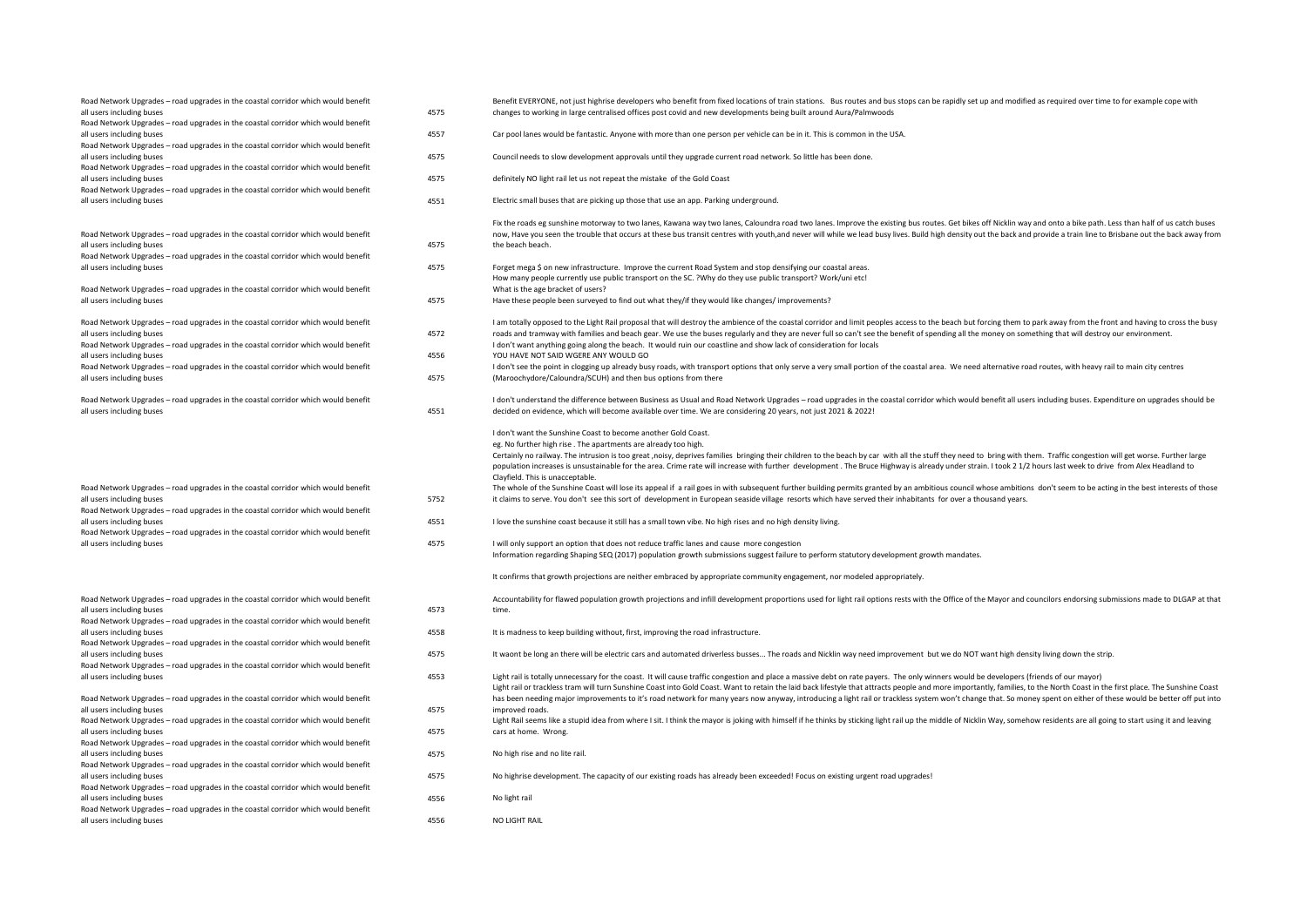| Road Network Upgrades - road upgrades in the coastal corridor which would benefit<br>all users including buses<br>Road Network Upgrades - road upgrades in the coastal corridor which would benefit                                                                                                                                                | 4556                 | No light rail, we don't need it!!                                                                                                                                                                                                                                                                                                                                                                                                                                                                                                                                                                                                                                                                                                                                                                                                                                                                                                                                                                                                                                                                                                                                                                                                                                                                                                                                                                                                                                                                                                                                                                                                                                                                                                                                                                                                                                                                                                                                                                                                                                                                                                                                                                                                                         |
|----------------------------------------------------------------------------------------------------------------------------------------------------------------------------------------------------------------------------------------------------------------------------------------------------------------------------------------------------|----------------------|-----------------------------------------------------------------------------------------------------------------------------------------------------------------------------------------------------------------------------------------------------------------------------------------------------------------------------------------------------------------------------------------------------------------------------------------------------------------------------------------------------------------------------------------------------------------------------------------------------------------------------------------------------------------------------------------------------------------------------------------------------------------------------------------------------------------------------------------------------------------------------------------------------------------------------------------------------------------------------------------------------------------------------------------------------------------------------------------------------------------------------------------------------------------------------------------------------------------------------------------------------------------------------------------------------------------------------------------------------------------------------------------------------------------------------------------------------------------------------------------------------------------------------------------------------------------------------------------------------------------------------------------------------------------------------------------------------------------------------------------------------------------------------------------------------------------------------------------------------------------------------------------------------------------------------------------------------------------------------------------------------------------------------------------------------------------------------------------------------------------------------------------------------------------------------------------------------------------------------------------------------------|
| all users including buses                                                                                                                                                                                                                                                                                                                          | 4575                 | No lite rail no rezoning to include more high rise approved land.                                                                                                                                                                                                                                                                                                                                                                                                                                                                                                                                                                                                                                                                                                                                                                                                                                                                                                                                                                                                                                                                                                                                                                                                                                                                                                                                                                                                                                                                                                                                                                                                                                                                                                                                                                                                                                                                                                                                                                                                                                                                                                                                                                                         |
| Road Network Upgrades - road upgrades in the coastal corridor which would benefit<br>all users including buses                                                                                                                                                                                                                                     | 4575                 | Not many people use the buses currently. So how would light rail benefit anyone apart from council wanting to redone the place so they can put in high rise buildings.                                                                                                                                                                                                                                                                                                                                                                                                                                                                                                                                                                                                                                                                                                                                                                                                                                                                                                                                                                                                                                                                                                                                                                                                                                                                                                                                                                                                                                                                                                                                                                                                                                                                                                                                                                                                                                                                                                                                                                                                                                                                                    |
| Road Network Upgrades - road upgrades in the coastal corridor which would benefit<br>all users including buses                                                                                                                                                                                                                                     | 4572                 | parking to support transport options must not add to existing parking problems local residents have                                                                                                                                                                                                                                                                                                                                                                                                                                                                                                                                                                                                                                                                                                                                                                                                                                                                                                                                                                                                                                                                                                                                                                                                                                                                                                                                                                                                                                                                                                                                                                                                                                                                                                                                                                                                                                                                                                                                                                                                                                                                                                                                                       |
| Road Network Upgrades - road upgrades in the coastal corridor which would benefit<br>all users including buses                                                                                                                                                                                                                                     | 4575                 | Public transport does not help the elderly. Need carparks close to major venues. Hate thought of highrise along coastal strip - will ruin the area which is already overdeveloped for a fragile coastal environment.<br>Need good bus services from the new developments like Aura/Brightwater and heavy rail link to Brisbane much more urgently<br>Rail network moving people from the coast to Brisbane<br>We do not need trains travelling along the coast line.                                                                                                                                                                                                                                                                                                                                                                                                                                                                                                                                                                                                                                                                                                                                                                                                                                                                                                                                                                                                                                                                                                                                                                                                                                                                                                                                                                                                                                                                                                                                                                                                                                                                                                                                                                                      |
| Road Network Upgrades - road upgrades in the coastal corridor which would benefit<br>all users including buses<br>Road Network Upgrades - road upgrades in the coastal corridor which would benefit<br>all users including buses                                                                                                                   | 4572<br>4551         | Stations at Cotton Tree, Mooloolaba etc. moving people inland to a central point than onto Brisbane.<br>An example comes to mind is the light rail serving Melbourne City to Port Melbourne and Melbourne City to St'Kilda.<br>After a day at the beach then it is an easy trip into central Melbourne then linking up with trains, buses & also the airport.<br>In my opinion people don't need to travel along the beaches they need a way to gain access to the beach and shops from the inland suburbs.<br>Residents don't want light rail. Don't make us like the gold coast! Tourists come and go consider the ratepayers first.                                                                                                                                                                                                                                                                                                                                                                                                                                                                                                                                                                                                                                                                                                                                                                                                                                                                                                                                                                                                                                                                                                                                                                                                                                                                                                                                                                                                                                                                                                                                                                                                                    |
| Road Network Upgrades - road upgrades in the coastal corridor which would benefit<br>all users including buses                                                                                                                                                                                                                                     | 4551                 | The idea that removing vehicle access to existing road lanes and replacing that access with something that someone can't get to without either a long and circuitous bus journey, a very long walk, or a short drive -<br>but with no parking available at the transit stop is an improvement of some kind is quite bewildering. Removing existing traffic lanes and replacing them with something so limiting will be severely detrimental to an<br>already over-congested road network. Dedicated trackways offer almost no benefit to a very high majority of residents, and limited benefit to visitors to the region. Existing buses are few and far between, and if you<br>aren't residing near a main bus corridor (e.g. Nicklin Way), trying to connect bus routes turns a 20 minute drive into a 1.5 hour journey. Mass transit running down a main road will do absolutely nothing to solve this<br>and dedicating any part of the existing road to it will make the traffic problem much worse. Please listen to the needs of the residents.                                                                                                                                                                                                                                                                                                                                                                                                                                                                                                                                                                                                                                                                                                                                                                                                                                                                                                                                                                                                                                                                                                                                                                                                   |
| Road Network Upgrades - road upgrades in the coastal corridor which would benefit<br>all users including buses<br>Road Network Upgrades - road upgrades in the coastal corridor which would benefit<br>all users including buses<br>Road Network Upgrades - road upgrades in the coastal corridor which would benefit<br>all users including buses | 4557<br>4551<br>4564 | The light rail appears to be very unnecessary and would take away many needed parking spaces on the Sunshine Coast roadsides. The proposed replacement car parks are going to be an eyesore & loose us<br>important green spaces. I'm sure the public are unaware of this disastrous idea taking the green spaces away for more bitumen car parks. We need all the road capacity possible without light rail, easy parking, dual<br>lane roadways for the rapid growth of the beautiful Sunshine Coast.<br>It would be a shame to have similar failed Light Rail as the Gold Coast here on the Sunshine Coast. We would loose the community feel we all came here to enjoy by having the obstacle created separating both sides<br>of the roads by rail line & cement. People are not going to get out of their cars to use light rail. They certainly do not at the Gold Coast. The development of cheap high rise in the corridor of the proposed light rail<br>would cause all sorts of problems that dense urban living creates. Developers might be rubbing their hands together to develop these eye sores for cheap living to make profits for themselves. But citizens who<br>actually live here in majority disagree. The Mayor is not creating a future of peace and harmony for residents in these corridors. The ongoing costs don't stop once the Light Rail is built. Every year the Gold Coast<br>Light Rail runs at a multi million dollar loss to its rate payers without any noticeable benefits. I bet Gold Coast rate payers wish they could turn back their clocks & have refused their light rail, as we can now if we al<br>voice our dissatisfaction to the proposal.<br>I personally have not met one person who is favour of Light Rail.<br>Let's look at alternatives now & change the proposal while we still can.<br>The majority of journeys will always be by motor vehicle. Public transport will never meet the utility needs of most people. We must accept that car/trucks will always be the dominant methods of needing<br>transportation needs.<br>The Mass Transit options are being made in the dark about developments, infrastructure needs, especially those that are well overdue and no limit on population. |
|                                                                                                                                                                                                                                                                                                                                                    |                      | Traffic congestion on roads is already a problem, going north of Maroochydore especially. So road upgrades must be a priority as, inevitably, there will be an increase in dwellings on the SC.                                                                                                                                                                                                                                                                                                                                                                                                                                                                                                                                                                                                                                                                                                                                                                                                                                                                                                                                                                                                                                                                                                                                                                                                                                                                                                                                                                                                                                                                                                                                                                                                                                                                                                                                                                                                                                                                                                                                                                                                                                                           |
| Road Network Upgrades - road upgrades in the coastal corridor which would benefit<br>all users including buses                                                                                                                                                                                                                                     | 4558                 | Even if it is just a general spread of low density housing, (NO high rise please and very little medium high rise, please) the increased population this will bring will all be using the roads. So lets get the roads right<br>first!!!                                                                                                                                                                                                                                                                                                                                                                                                                                                                                                                                                                                                                                                                                                                                                                                                                                                                                                                                                                                                                                                                                                                                                                                                                                                                                                                                                                                                                                                                                                                                                                                                                                                                                                                                                                                                                                                                                                                                                                                                                  |
| Road Network Upgrades - road upgrades in the coastal corridor which would benefit<br>all users including buses<br>Road Network Upgrades - road upgrades in the coastal corridor which would benefit                                                                                                                                                | 4557                 | We already have designated bus lanes on busy roads that seem to function well. Has anyone consulted the bus drivers about what would suit best. They use the system daily & would have surprising insight.<br>I am not able to find one coastal town that has a successful light rail system that carries the predicted volume, that runs to budget & has achieved the end result desired. They all become a burden to our society<br>financially & functionally.                                                                                                                                                                                                                                                                                                                                                                                                                                                                                                                                                                                                                                                                                                                                                                                                                                                                                                                                                                                                                                                                                                                                                                                                                                                                                                                                                                                                                                                                                                                                                                                                                                                                                                                                                                                         |
| all users including buses<br>Road Network Upgrades - road upgrades in the coastal corridor which would benefit                                                                                                                                                                                                                                     | 4575                 | We don't want or need a mass transit syntheses on our coast. Don't destroy our lifestyle.                                                                                                                                                                                                                                                                                                                                                                                                                                                                                                                                                                                                                                                                                                                                                                                                                                                                                                                                                                                                                                                                                                                                                                                                                                                                                                                                                                                                                                                                                                                                                                                                                                                                                                                                                                                                                                                                                                                                                                                                                                                                                                                                                                 |
| all users including buses<br>Road Network Upgrades - road upgrades in the coastal corridor which would benefit                                                                                                                                                                                                                                     | 4575                 | We DON'T WANT OR NEED high density transport and certainly not light rail! Infrastructure should be put in place for existing population before we try to double it which is ridiculous in such a small area.                                                                                                                                                                                                                                                                                                                                                                                                                                                                                                                                                                                                                                                                                                                                                                                                                                                                                                                                                                                                                                                                                                                                                                                                                                                                                                                                                                                                                                                                                                                                                                                                                                                                                                                                                                                                                                                                                                                                                                                                                                             |
| all users including buses<br>Road Network Upgrades - road upgrades in the coastal corridor which would benefit                                                                                                                                                                                                                                     | 4075                 | We have our retirement plan at the coast                                                                                                                                                                                                                                                                                                                                                                                                                                                                                                                                                                                                                                                                                                                                                                                                                                                                                                                                                                                                                                                                                                                                                                                                                                                                                                                                                                                                                                                                                                                                                                                                                                                                                                                                                                                                                                                                                                                                                                                                                                                                                                                                                                                                                  |
| all users including buses<br>Road Network Upgrades - road upgrades in the coastal corridor which would benefit                                                                                                                                                                                                                                     | 4572                 | We should be decreasing fast flow traffic on coastal rds and diverting it                                                                                                                                                                                                                                                                                                                                                                                                                                                                                                                                                                                                                                                                                                                                                                                                                                                                                                                                                                                                                                                                                                                                                                                                                                                                                                                                                                                                                                                                                                                                                                                                                                                                                                                                                                                                                                                                                                                                                                                                                                                                                                                                                                                 |
| all users including buses                                                                                                                                                                                                                                                                                                                          | 4556                 | We're not the Gold coast and we don't want to be.                                                                                                                                                                                                                                                                                                                                                                                                                                                                                                                                                                                                                                                                                                                                                                                                                                                                                                                                                                                                                                                                                                                                                                                                                                                                                                                                                                                                                                                                                                                                                                                                                                                                                                                                                                                                                                                                                                                                                                                                                                                                                                                                                                                                         |
| Road Network Upgrades - road upgrades in the coastal corridor which would benefit<br>all users including buses                                                                                                                                                                                                                                     | 4575                 | Would like a bypass road network to reduce through traffic on Nicklin Way.                                                                                                                                                                                                                                                                                                                                                                                                                                                                                                                                                                                                                                                                                                                                                                                                                                                                                                                                                                                                                                                                                                                                                                                                                                                                                                                                                                                                                                                                                                                                                                                                                                                                                                                                                                                                                                                                                                                                                                                                                                                                                                                                                                                |